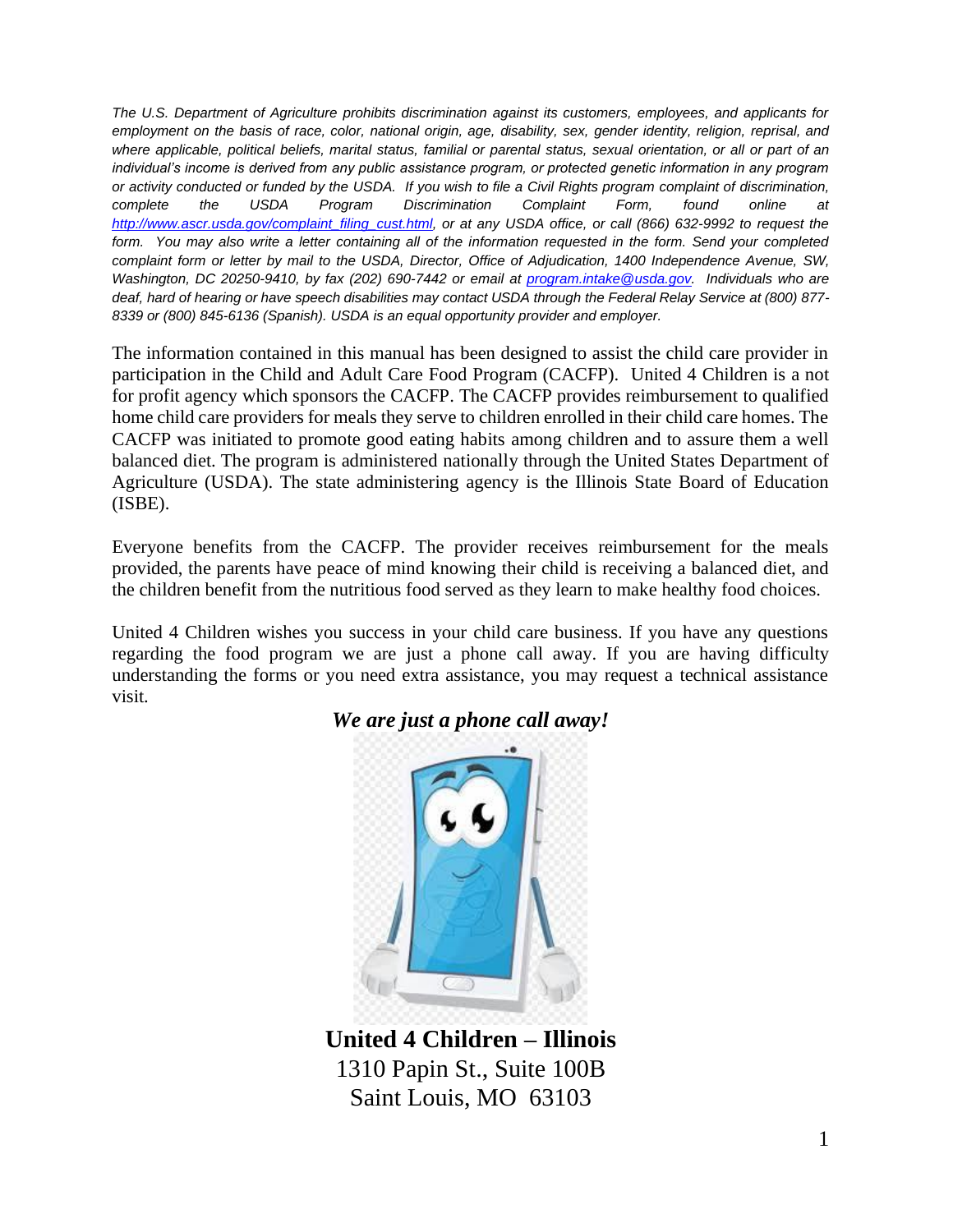#### **1-800-467-2322 ex. 111**

#### **Program Administrator**:

Charlotte Barthelemy: ext: 116 [barthelemyc@united4children.org](mailto:barthelemyc@united4children.org)

#### **Assistant Program Administrator**:

Katrina Harris: ext 115 [katrinah@united4children.org](mailto:KATRINAH@united4children.org)

#### **IL Nutrition Consultant**:

Sharon Taylor: ext: 126 [taylors@united4children.org](mailto:taylors@united4children.org)

Annie Streater: ext: 127 [streatera@united4children.org](mailto:streatera@united4children.org)

#### **General Message**: 1-800-467-2322—ext: 111

Should you need supplies, such as: envelopes, menus, enrollments, OR you are going to be away from the home for a meal/snack, will be closed/vacation, etc., please leave a message on ex. 111

**Check Inquiry**: 1-800-467-2322—ext: 128 Status of check disbursement/direct deposit.

**Fax number**: 1-314-531-4184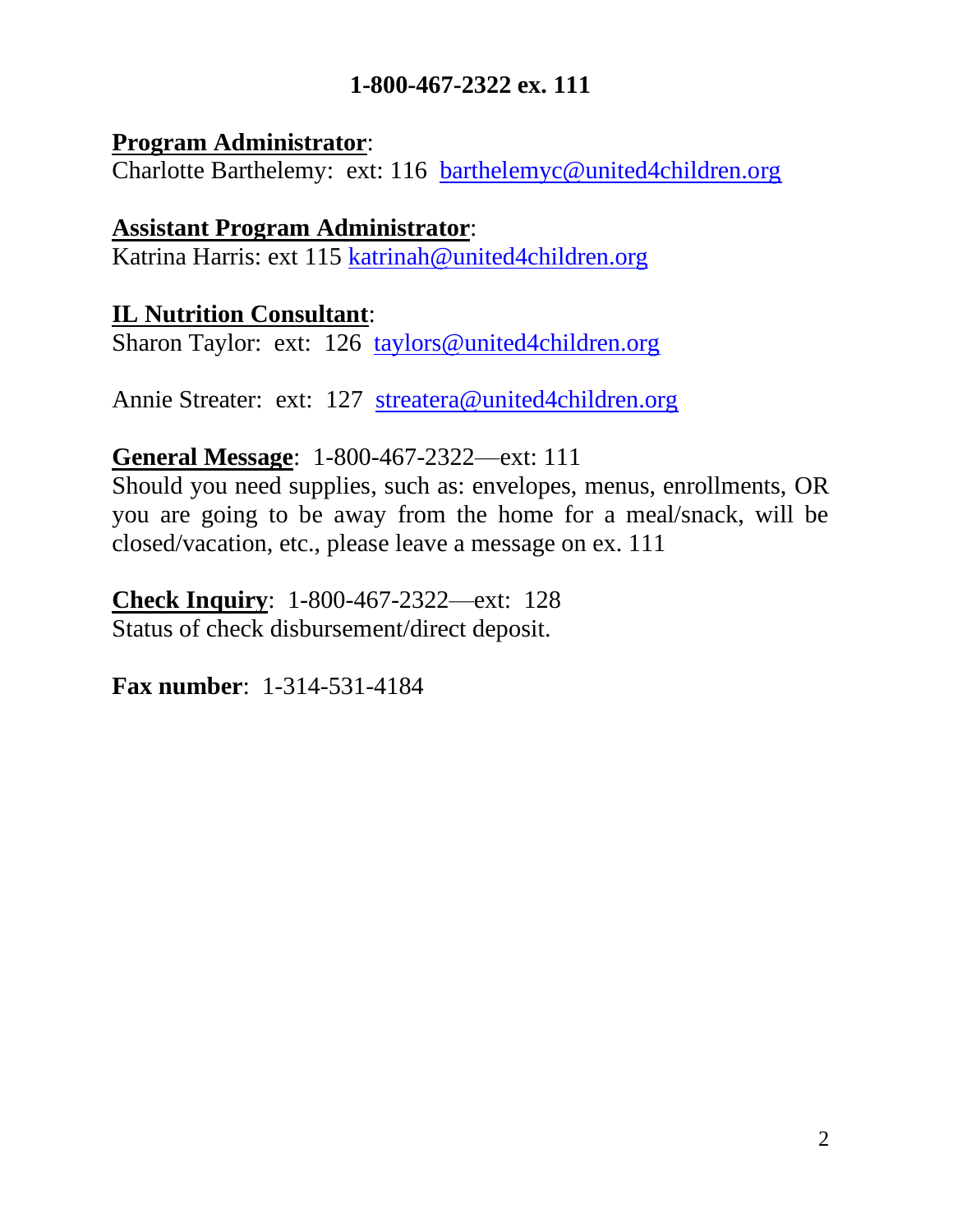Did you know……?

If you claimed 3 children, 20 days each, in any given month for breakfast, lunch, and pm snack you would have received a reimbursement check for \$286.80 if you are tier 1 or \$137.40 if you are tier 2, and all meals/snacks met the program requirements. That is a pretty good reimbursement for just a few minutes of paperwork.

But, a check isn't all you could receive from **UNITED 4 CHILDREN**. We also offer online claiming, direct deposit, preplanned, a free calendar/record keeper each year, and reimbursement for your own children if you are income eligible.

With **UNITED 4 CHILDREN** you can earn FREE training hours. YES!

Please call our office at 1-800-467-2322 ex.111 if you have any questions about the food program. We are happy to assist.



**Participating in the CACFP**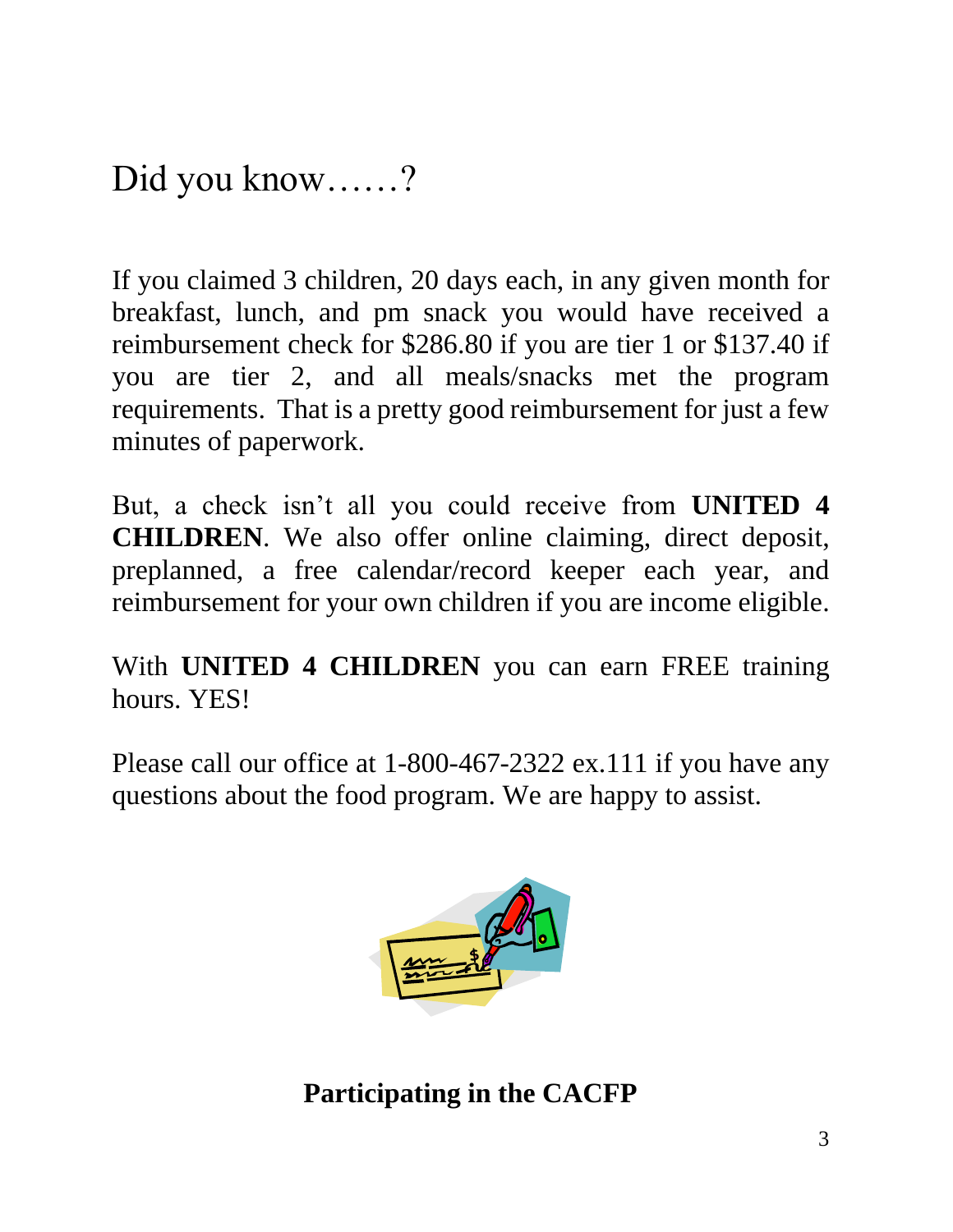All licensed child care homes and license exempt child care homes that care for CCAP paid children in the state of Illinois are eligible to participate in the Child and Adult Care Food Program. Reimbursement may be made for a maximum of **2 meals and 1 snack or 1 meal and 2 snacks per enrolled child, per day**. This includes child care children and the provider's own children if the provider's household income falls within income guidelines (see Household Income Eligibility Application). The children are eligible to participate until their  $13<sup>th</sup>$ birthday.

If you are a licensed provider you will need to supply United 4 Children with a copy of your license.

In order to participate on the food program you must agree to feed the children in your care according to the following guidelines:

| <b>Breakfast</b>                                                             |
|------------------------------------------------------------------------------|
| <b>Milk</b> - whole for a 1 yr. old, skim or $1\%$ ages 2-12                 |
| vegetable, fruit, or                                                         |
| 100% fruit juice – <b>preferably at snack only</b>                           |
| <b>bread</b> or bread alternate or in place of bread                         |
| you may serve a protein 3 times a week.                                      |
|                                                                              |
| Lunch & Supper                                                               |
| <b>Milk</b> - whole for a 1 yr. old, skim or $1\%$ ages $2-12$               |
| 1 fruit and 1 vegetable or 2 vegetables                                      |
| bread or bread alternate                                                     |
| meat or meat alternate                                                       |
|                                                                              |
| <b>Snacks</b>                                                                |
| 2 food items out of the 5                                                    |
| (must be from 2 different food groups)                                       |
|                                                                              |
| 1 serving of whole grain a day                                               |
| *please see the attached list of creditable non-dairy milks                  |
|                                                                              |
|                                                                              |
| Juice is only allowed to be served 1 time per day, preferably at snack time. |

**Application for Provider's Own Children**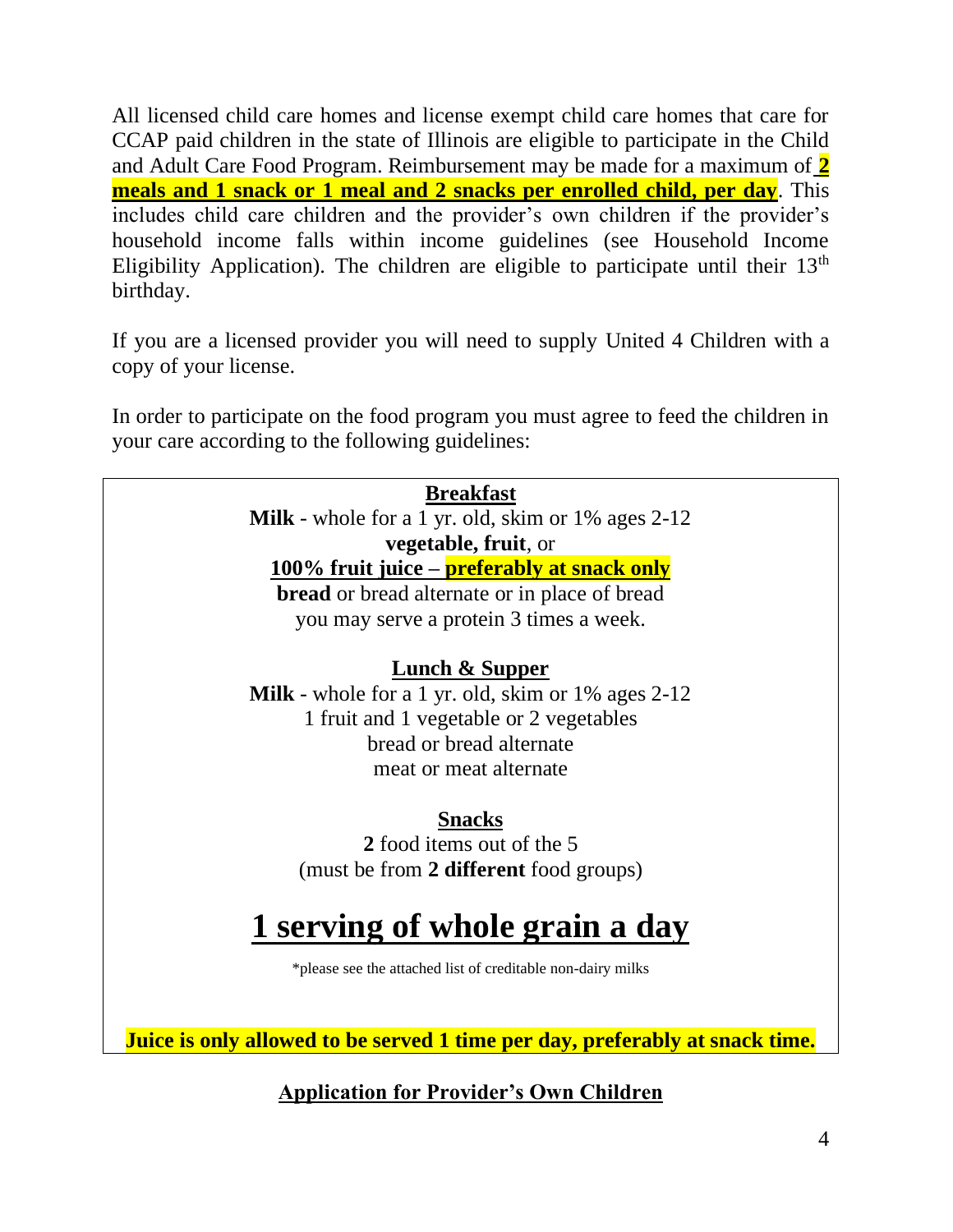If your household income is at or below the levels indicated for your family size shown on the "Income Guidelines", you are permitted to claim meals served to your children age 12 and under, on the condition that at least one enrolled child from outside the household is in your care and is being claimed for the meal service. To claim your own child you must submit an income application. If you have been determined a Tier 1 provider by school or census all that is required is that you complete and submit the Household Income Eligibility Application (HIEA) to our office for approval.

If you are a Tier 2 provider you will need to submit an application and a copy of all federal tax forms from the previous year. The application must include the incomes of **ALL persons living in the home**. The USDA defines a household as a group of related or unrelated individuals who are living together as one economic unit. The income reported must include the total gross income received by **all members of the household**, except for the provider's child care income and the income of other self-employed individuals. The reportable income for the provider and other self employed residents is the net income after business expenses have been subtracted. Included in the income will be wages, child support, alimony, rental income, interest, dividends, unemployment compensation, retirement benefits, disability and all other sources of income to the household.

Self employment income that is irregular or fluctuates seasonally may be totaled for the prior year and divided by 12 to arrive at your monthly income.

You must report the name of all the members in your household. The person completing the form must include their social security number on the form.

#### **Application for Provider's Foster Children**

A foster child placed in your home by the court is always eligible for Tier 1 reimbursement. **In order to claim the foster child you will need to submit an enrollment form and a completed HIEA, along with a copy of the foster child's placement papers.** Foster children are considered a "family of 1" and the only income you need to report is the amount designated for the child's personal use. Each foster child must have their own HIEA.

# **Site Sheet**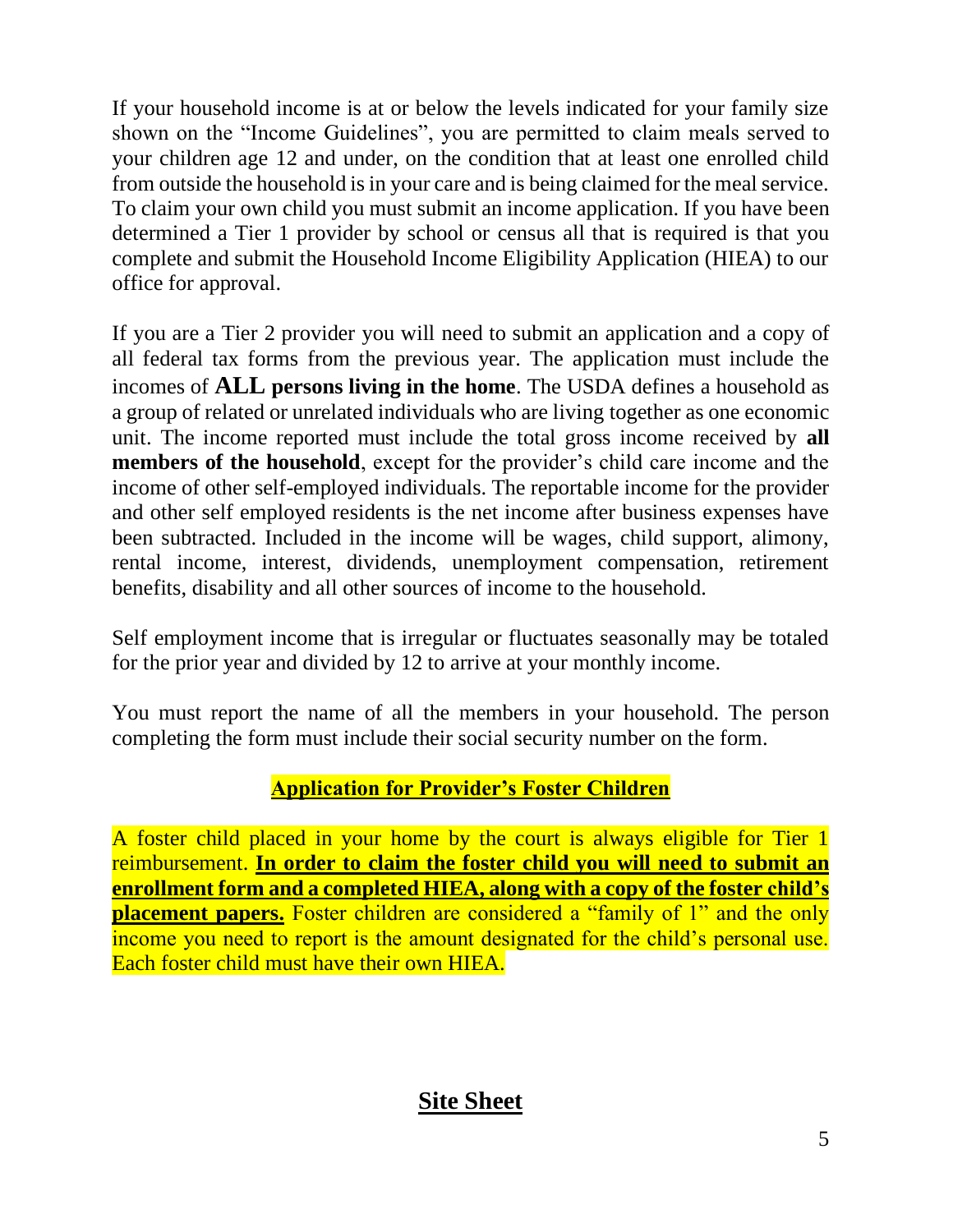The site sheet gives UNITED 4 CHILDREN and ISBE basic information concerning your child care business. If there is a change in any site sheet information you must contact UNITED 4 CHILDREN immediately to notify us of the changes.

#### **Permanent Agreement**

The permanent agreement between UNITED 4 CHILDREN and your child care home is a document which specifies the rights and responsibilities of UNITED 4 CHILDREN as a sponsoring agency and the home child care provider. Read this agreement carefully, if there is anything you do not understand or if you have questions, please ask your Nutrition Consultant to explain it to you or call the office.

You will receive a copy of the site sheet and the permanent agreement along with your approval letter to start claiming on the food program. These documents must be retained as long as you continue to participate on the CACFP. Your start date and provider ID number will be noted in the approval letter. Your provider ID number is not your license number. On the date noted you will start keeping menus and attendance records. If you do not have children in your care at that time, notify our office or your Nutrition Consultant. Once you get children, start keeping records on their first day of attendance and notify our office or your Nutrition Consultant that you have started your paperwork.

#### **Record Retention**

You are required to maintain copies of all food program paperwork for 3 years plus the current year. These records must be available in your home for review when requested. This includes: menus/attendance forms, enrollments, annual training quiz, site sheet, permanent agreement, Introductory Visit checklist, copies of home visit reports, the training checklist from your initial visit, tier letters, and approval letters to claim your own children or foster children (if applicable). Online claimer will need to print your menus/attendance either daily or weekly or save them electronically to have copies available for review.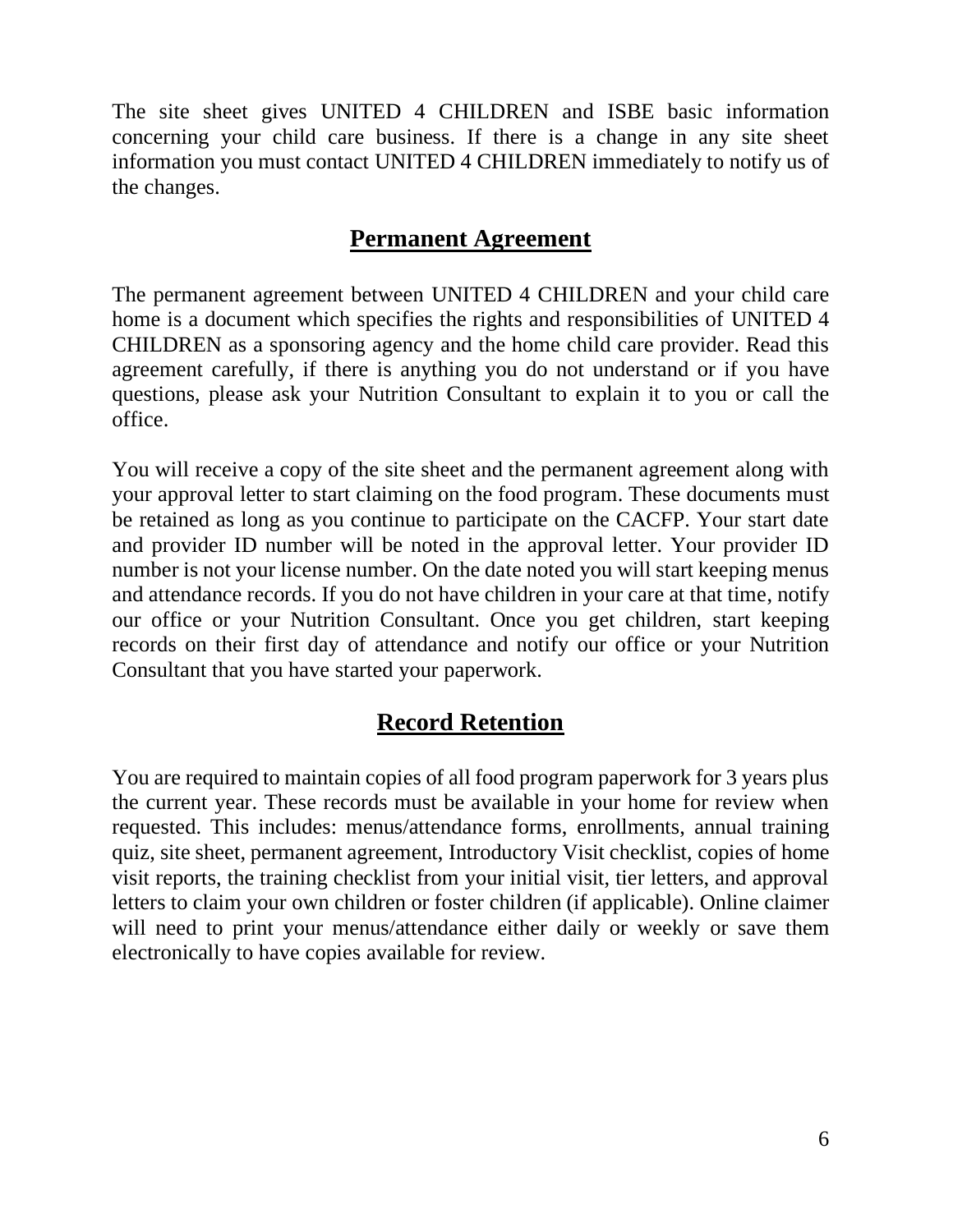#### **State License**

To participate on the CACFP, providers must be state licensed or license exempt and caring for children paid for by the CCAP program.

#### **Licensed Providers**

Providers may not be reimbursed for meals served during a time when their license is not valid. Don't allow your license to expire. If you move or have a change in number of household residents you must notify your DCFS Licensing Representative to make necessary adjustments to your license. Also contact UNITED 4 CHILDREN to make necessary adjustments. You are responsible for notifying UNITED 4 CHILDREN of any capacity changes made by DCFS, however, we recognize the change only when it is verifiable through the State database.

United 4 Children does not reimburse for meals claimed for more than your allowable license capacity plus your own eligible children. Information given on your attendance sheets is taken as you give it. Deductions for over capacity will be made based on the number of children in attendance at a given time, even if they are not claimed. We report violations of licensing capacity. If you have questions regarding this policy, please ask for clarification.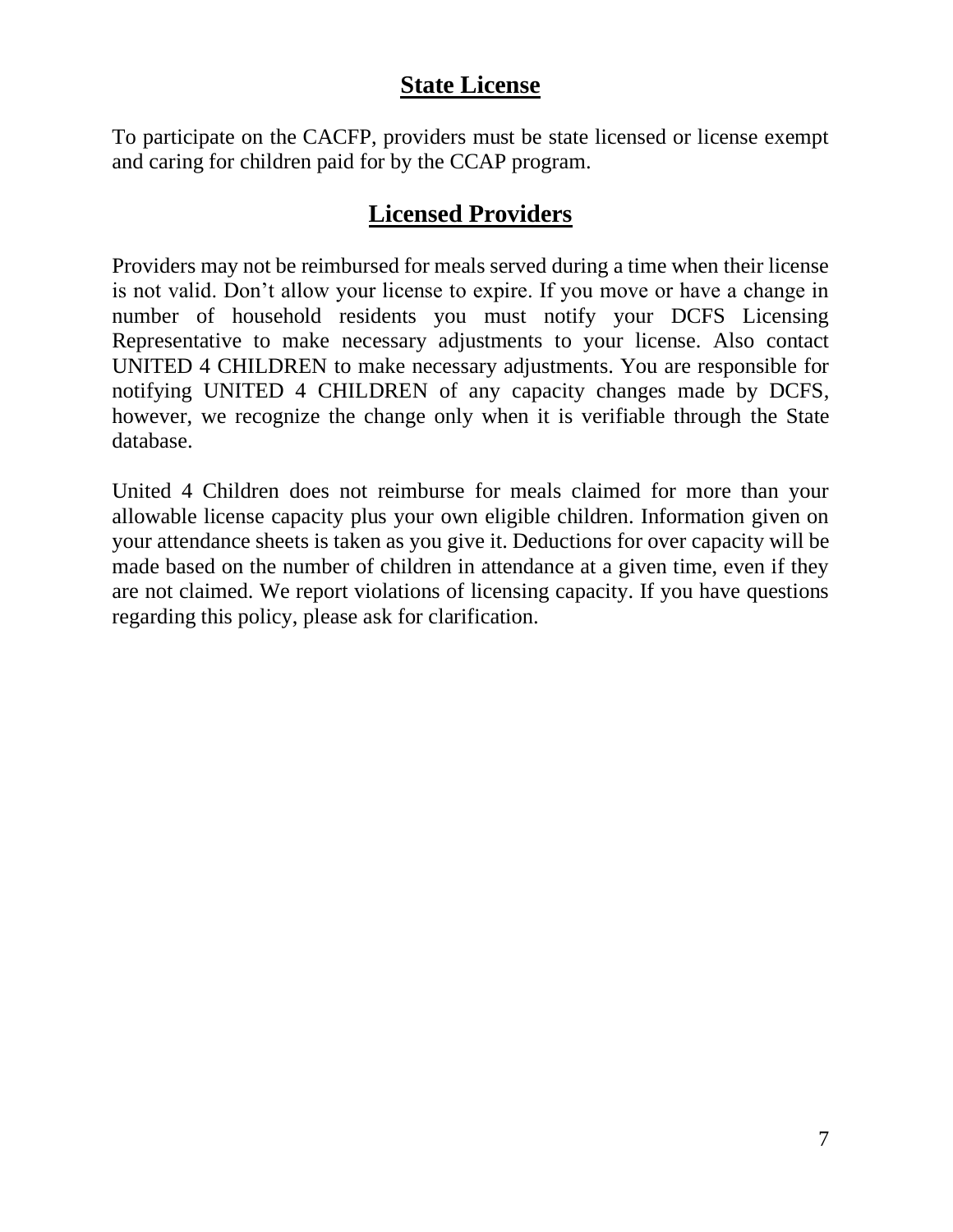Our most important objective is to enable providers to accurately complete

their claim information as easily as possible, and to understand the reports that you will be sending them.

You will be getting a **Child Information Form** (CIF) every month that tells you exactly what data we have in our computer system if you are a paper claimer. This is a good opportunity for the provider to correct any inaccuracies in the data.

- $\Box$  This form will be sent to you every month listing your enrolled children.
- $\Box$  It is *signed and returned* every month with the claim.
- $\Box$  You can notify us of any changes to your data by making notes on the back.

#### **To enroll new children, the provider should**:

- $\Box$  Fill out a Child Enrollment form for each new child, assigning the child a number not already being used.
- $\Box$  Write this child in the CIF in the blank space with their assigned number

The **Regular and Infant menus** are designed to be as easy to use as possible, with the menu items written right next to the children's attendance.

- $\Box$  You write in the food items that you served.
- $\Box$  You bubble in the number for each child in attendance. The numbers for each child is found on the Child Information Forms.
- $\Box$  Each of the menus has 3 columns, one day in each column, 3 days on a form.
- $\Box$  If you are using Split Shifts, the first group of children is marked in one column. The second group is marked in the next column – making sure to mark the Split Shift bubble at the top of the second column.
- $\Box$  If you have more than 35 children enrolled in your day care, you have to claim On Line.
- □ **Do not fold, staple, tear, or leave traces of any major food groups on the forms**.
- $\Box$  Make sure to put your Provider ID (PID) number on all forms in the places provided, not your License number.
- $\Box$  Use only a number 2 pencils (no ink pens or markers).
- $\Box$  Make sure to erase completely then mark an X through erased error on carbon copy.

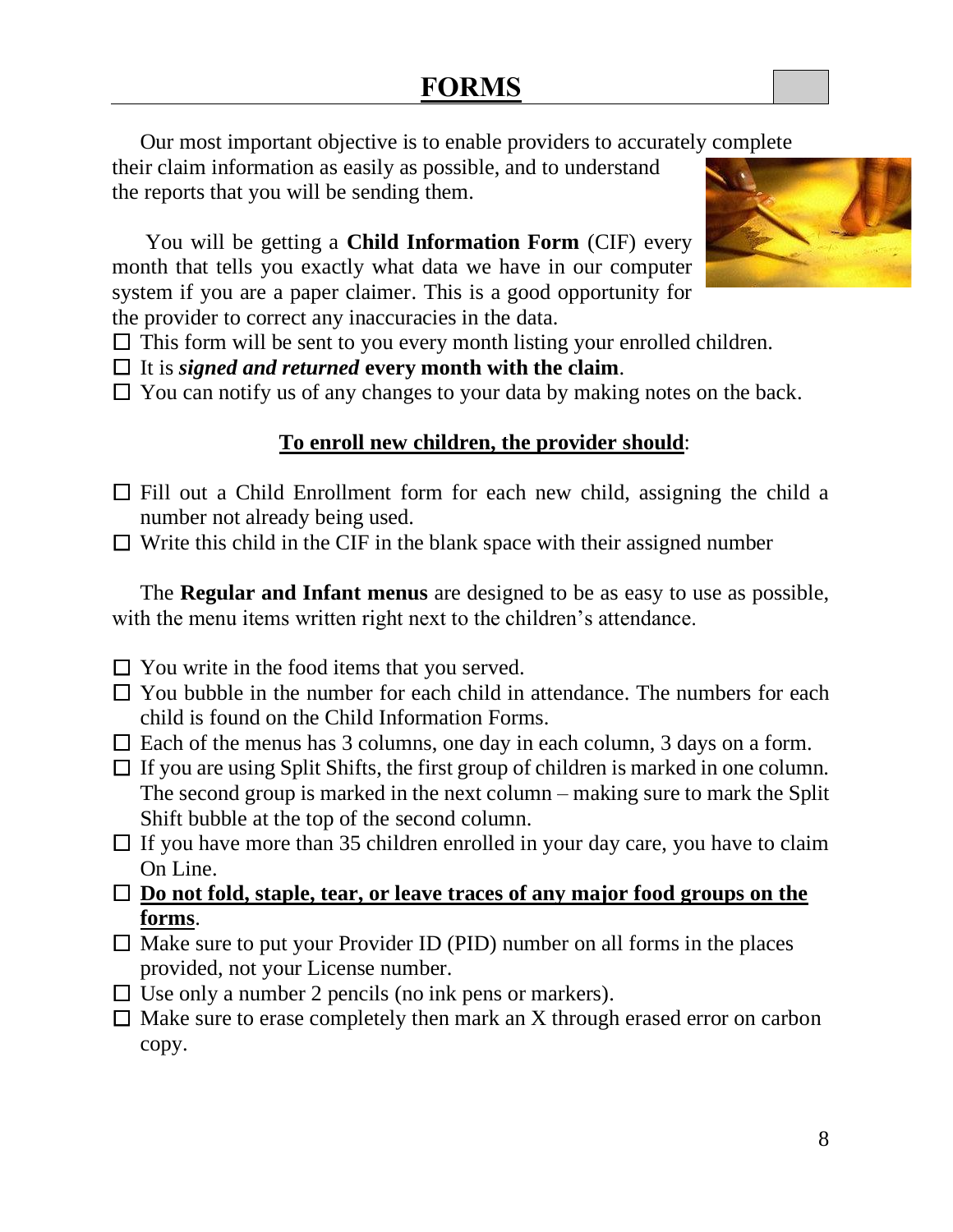| Forms the Provider completes &<br>returns:                                                                                                                            | What you will receive:                                                                                                                                                                                                                 |
|-----------------------------------------------------------------------------------------------------------------------------------------------------------------------|----------------------------------------------------------------------------------------------------------------------------------------------------------------------------------------------------------------------------------------|
| <b>Child Information Form</b><br><b>Scannable Child Enrollment</b><br>forms and page 1 of 2<br>enrollment form<br><b>Scannable Regular and</b><br><b>Infant menus</b> | $\Box$ Child Information Form<br>updated to reflect changes and<br>new children<br>$\Box$ Check<br>$\Box$ Claim Summary that will list<br>o Meals paid by day<br><b>ODisallowances</b><br>○ Children enrolled<br>○ Total dollar amount |

Online Providers

Claim Summary, Children enrolled & Claim Comments will be provided online.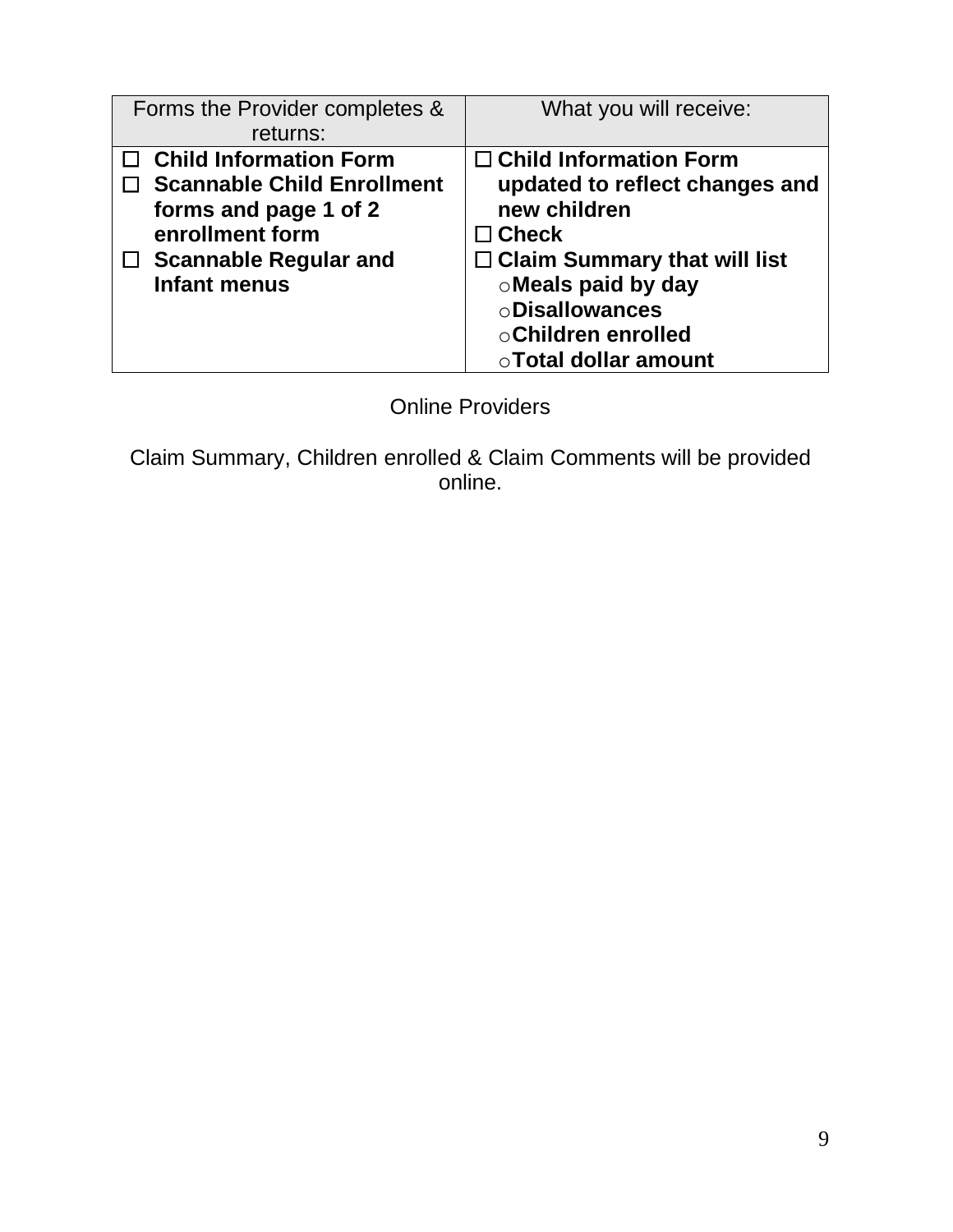#### **Using the AccuTrak forms**

We think that you'll really like these forms once you get the hang of them! You will receive a sheet like this one every month that shows you which children you have enrolled. You can use this to identify each child's attendance number for the menus.

| Your name, address      |                                                                                                            |                                                         |                |                                |                          |                                               |
|-------------------------|------------------------------------------------------------------------------------------------------------|---------------------------------------------------------|----------------|--------------------------------|--------------------------|-----------------------------------------------|
| and phone number        |                                                                                                            | Child Information Form for the month of: December, 2000 |                |                                |                          |                                               |
|                         |                                                                                                            | This form is to be sent in each month with your menus   |                |                                |                          |                                               |
| Your Provider ID,       | <b>DIANE FEINBERG</b>                                                                                      | Provider ID: 296053                                     |                | V Licensed                     | Expires 12/31/2000       |                                               |
| monitor, licensing      | 51298 CTY. HWY K                                                                                           | Area Coord: JOANN HAYDEN                                |                | $\sqrt{\phantom{a}}$ Certified | <b>Expires 12/6/2000</b> |                                               |
| information             | <b>MADISON, WI 55555</b><br>Phone: 608-555-2531                                                            | Child Group ("Shift") 1                                 |                | $\Box$ Helper<br>Split Shifts  | <b>Custom menus</b>      |                                               |
|                         | Child Child's name: To add, enter child's name, date of<br>birth, and enrollment date in blank space:<br>* | To remove, enter<br>child's last day in care            | Date of birth: | <b>Enrollment</b><br>Date:     | Age as of:               | *Special codes:<br>12/1/00 PO FC RN SN D F RR |
| Child's number          | DANIELLE M WILKINS                                                                                         |                                                         | 5/27/1996      | 5/30/2000                      | 4 yrs                    |                                               |
| Use this number to      | 2 ALYSSA R WILKINS                                                                                         |                                                         | 7/9/1997       | 5/30/2000                      | 3 yrs                    |                                               |
| bubble-in the number    | <b>3 JONATHAN WILKINS</b>                                                                                  |                                                         | 10/20/1998     | 5/30/2000                      | 2 yrs                    |                                               |
| in the attendance area  | <b>4 EMILY SMITH</b>                                                                                       |                                                         | 2/23/1991      | 5/30/2000                      | 9 yrs                    |                                               |
| of the menus            | <b>5 TRAVIS SMITH</b>                                                                                      |                                                         | 8/1/1989       | 5/30/2000 11 yrs               |                          |                                               |
|                         | <b>6 ALISA SHULLBERG</b>                                                                                   |                                                         | 1/11/1992      | 5/30/2000                      | 8 yrs                    |                                               |
| Child's name            | <b>7 DANNY WILSON</b>                                                                                      |                                                         | 1/14/1994      | 5/30/2000                      | 6 yrs                    |                                               |
| Child's drop date:-     | 8 CARROL M ANDERSON                                                                                        |                                                         | 5/22/1999      | 7/31/2000                      | 1 yrs                    |                                               |
| write in the child's    | 9 ROSS VERBA                                                                                               |                                                         | 8/6/1998       | 8/2/2000                       | 2 yrs                    |                                               |
| last day in care. The   | <b>10 DEREK MAYES</b>                                                                                      |                                                         | 3/18/1998      | 8/3/2000                       | 2 yrs                    |                                               |
| child will remain on    | <b>11 HUNTER S THOMPSON</b>                                                                                |                                                         | 3/20/1995      | 8/10/2000                      | 5 yrs                    |                                               |
| this report for a few   | 12<br>13                                                                                                   |                                                         |                |                                |                          |                                               |
| months to maintain      | 14                                                                                                         |                                                         |                |                                |                          |                                               |
| your option to file a   | 15                                                                                                         |                                                         |                |                                |                          |                                               |
| late claim during those | 16                                                                                                         |                                                         |                |                                |                          |                                               |
| months.                 | 17                                                                                                         |                                                         |                |                                |                          |                                               |
|                         | 18                                                                                                         |                                                         |                |                                |                          |                                               |
|                         | 19                                                                                                         |                                                         |                |                                |                          |                                               |
| Child's date of birth   | 20                                                                                                         |                                                         |                |                                |                          |                                               |
|                         | 21                                                                                                         |                                                         |                |                                |                          |                                               |
|                         | 22 JESSICA L LANGE                                                                                         |                                                         | 9/2/1997       | 8/10/2000                      | 3 yrs                    |                                               |
| Child's date of         | 23                                                                                                         |                                                         |                |                                |                          |                                               |
| enrollment              | 24                                                                                                         |                                                         |                |                                |                          |                                               |
|                         | 25                                                                                                         |                                                         |                |                                |                          |                                               |
|                         | 26                                                                                                         |                                                         |                |                                |                          |                                               |
| Child's age as of the   | 27                                                                                                         |                                                         |                |                                |                          |                                               |
| first of this month     | 28                                                                                                         |                                                         |                |                                |                          |                                               |
| Any special codes that  | 29                                                                                                         |                                                         |                |                                |                          |                                               |
| apply to each child     | 30                                                                                                         |                                                         |                |                                |                          |                                               |
| (Described here)        | 31                                                                                                         |                                                         |                |                                |                          |                                               |
|                         | 32                                                                                                         |                                                         |                |                                |                          |                                               |
|                         | 33<br>34                                                                                                   |                                                         |                |                                |                          |                                               |
|                         | 35                                                                                                         |                                                         |                |                                |                          |                                               |
|                         | *Special codes: PO:Provider's own;FC:Foster Child;RN:Related NonResident;SN:Special needs;                 |                                                         |                |                                |                          |                                               |
|                         | D:Special Diet;F:Formula exemption;RR:Related Resident                                                     |                                                         |                |                                |                          |                                               |
| Signatures and dates    | Days your Day Care was open for Holiday care:                                                              | Date:<br>Holiday:                                       | Date:          | Holiday:                       |                          |                                               |
|                         | Signature:                                                                                                 |                                                         |                | Date:                          |                          |                                               |
|                         | <b>Helper Signature:</b>                                                                                   |                                                         |                | Date:                          |                          |                                               |

If you are adding any new children this month, just fill out an enrollment form and write in this child's name in the next available slot. (In this example, it would be child #12.)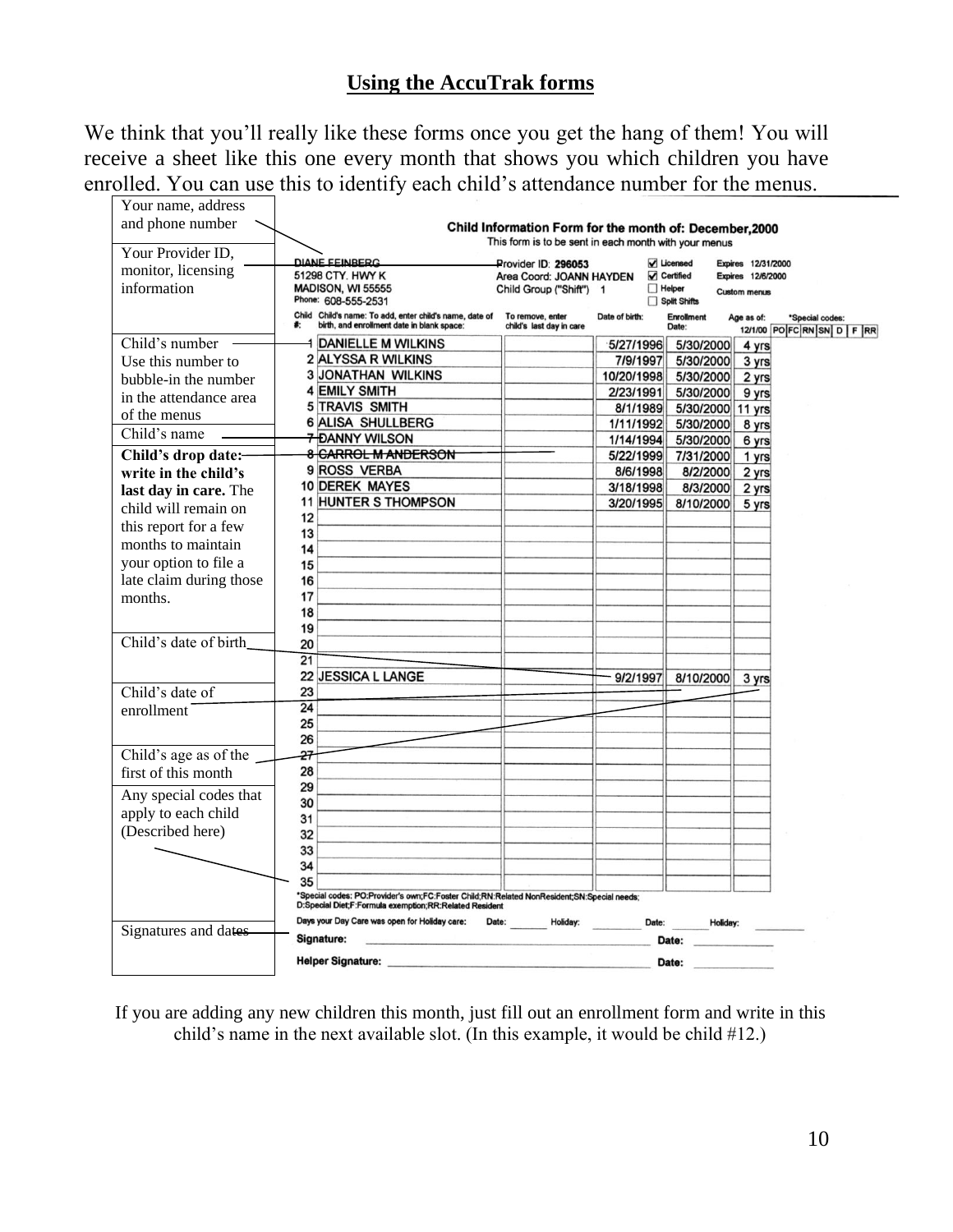#### **Child Information Form**

- On the one side of this sheet, you will find your provider identification number (PID) and your day care children's identification numbers. When enrolling a new child you will add them to this list. When you terminate a child you will fill in their last day of attendance on this list. If a child's name is still listed by a number, you cannot reuse that number even if that child is no longer in your care. Children remain on your list for about 3 months after you drop them so that we have a "paper trail" for them in the case that your file would get audited by the State.
- If a child is school age (kindergarten) but the parent chooses not to have him/her attend school for whatever reason, you must let us know in order to avoid AM Snack and Lunch deductions.
- Use the back of the Child Information Form to provide information to UNITED 4 CHILDREN. Please read the instructions and use only for the information allowed. If there is other information we need to know you must call the office.
- We do not reimburse for morning snacks or lunch meals for school aged children unless you note the reason for their attendance. School holidays, snow day, weather, sick, etc., the date and the reason for the school age child to be in your care must be listed along with the numbers of the children affected.

**At the end of the month, or your last day of care for the month, your claim should be ready to mail. Write your name on the top left corner of the envelope and affix sufficient postage to insure prompt delivery of your claim. Include your green sheet, regular menu/attendance sheets, infant menu/attendance sheets if needed, any new enrollment forms, or updated forms, and holiday sign in sheets if needed.**

*Remember these forms cannot be folded or stapled***.**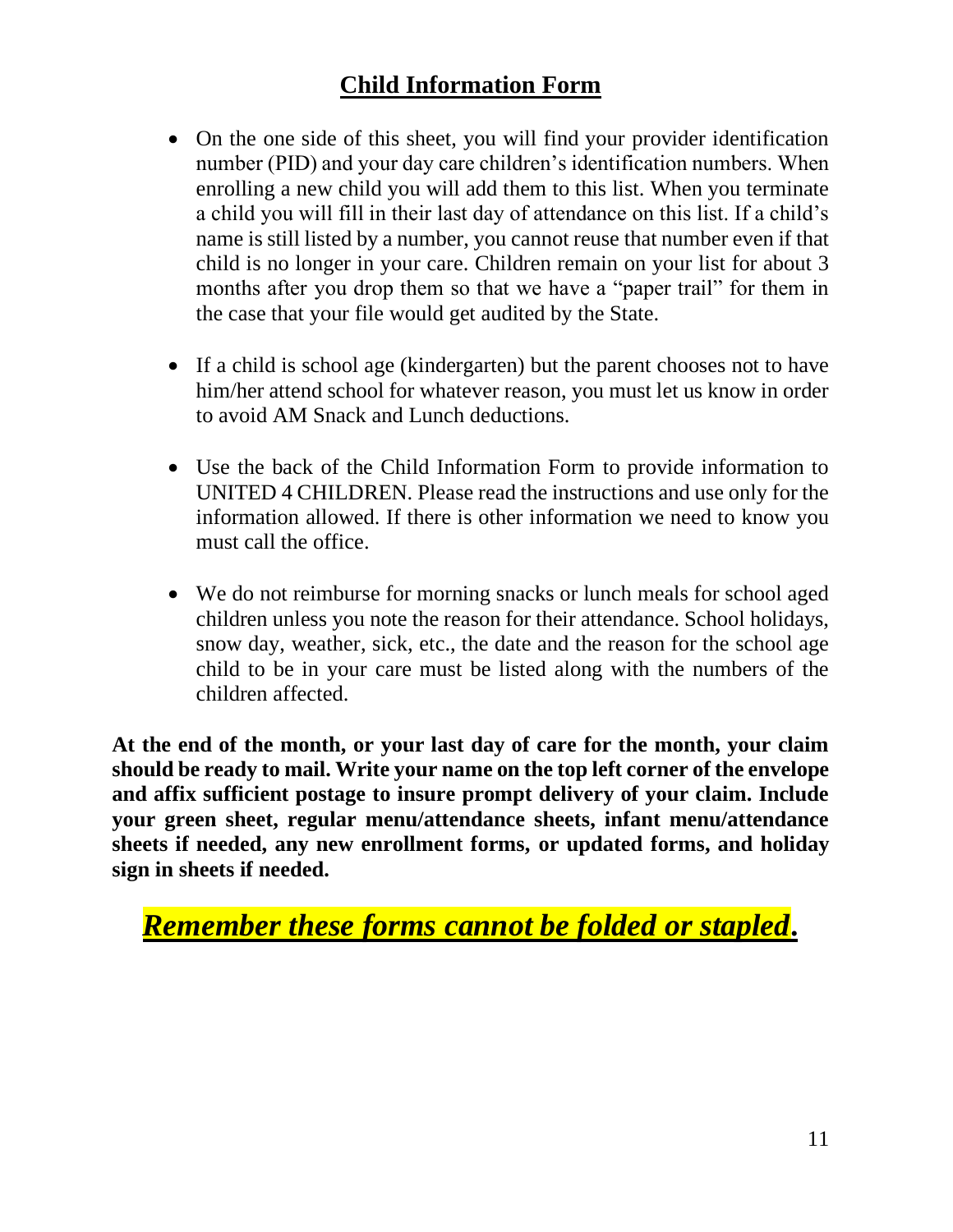#### **Using the Regular and Infant menus**

**1) Provider number**. Write in your Provider number in the boxes along the left and fill in the corresponding number. (example: Provider number 123456)

| <b>PROVIDER</b> |   |  |
|-----------------|---|--|
|                 |   |  |
| <b>NUMBER</b>   |   |  |
|                 |   |  |
|                 | 6 |  |

**2) Month**. Bubble in the month you are claiming. (example: March)

**3) Day**. Write in the day and bubble in the corresponding number. (example  $12<sup>th</sup>$ )

**4) Attendance**. Record the numbers of the children being served (1-35) in the bubbles. These numbers can be found on the Child Information Form that you receive each month.

(example: Children 1,2,5 and 22 were served at this meal)

**5) Meal items** served. Write in what you served. (example for Lunch)

**6) Infant menus (Milk)** Bubble in the I,B,J for the age group of the infant 0-3,4-7,8-11 (example: Infant formula for 4 month old)

**7) Sign & date**, send in the top copy and keep the bottom copy for your records.



**DAY** 000060000 00000000000  $\infty$ 



|              | Meat or<br>Alternate         | Hamburger |
|--------------|------------------------------|-----------|
|              | Bread or<br>Alternate        | baget     |
| <b>LUNCH</b> | Fruit, Vegetable<br>or Juice | apple     |
|              | Fruit, Vegetable<br>or Juice | corrw     |
|              | Milk                         | 2%        |



Signature of care provider

ved the USDA portion requ ed. I under in the Child and Adult Care For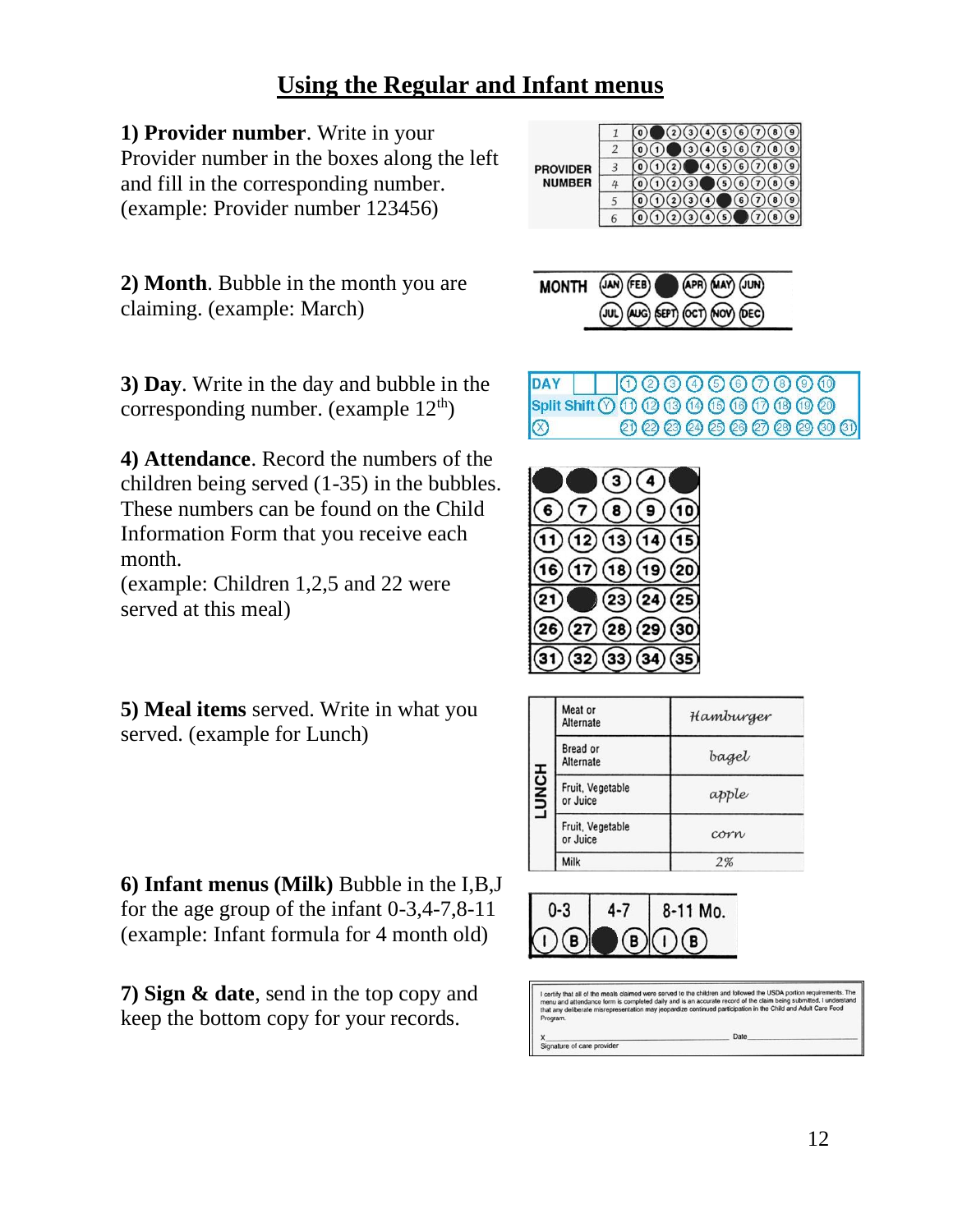# **The Regular Menu Form**

The Regular and Infant menus allow you to record three days of service on one form.

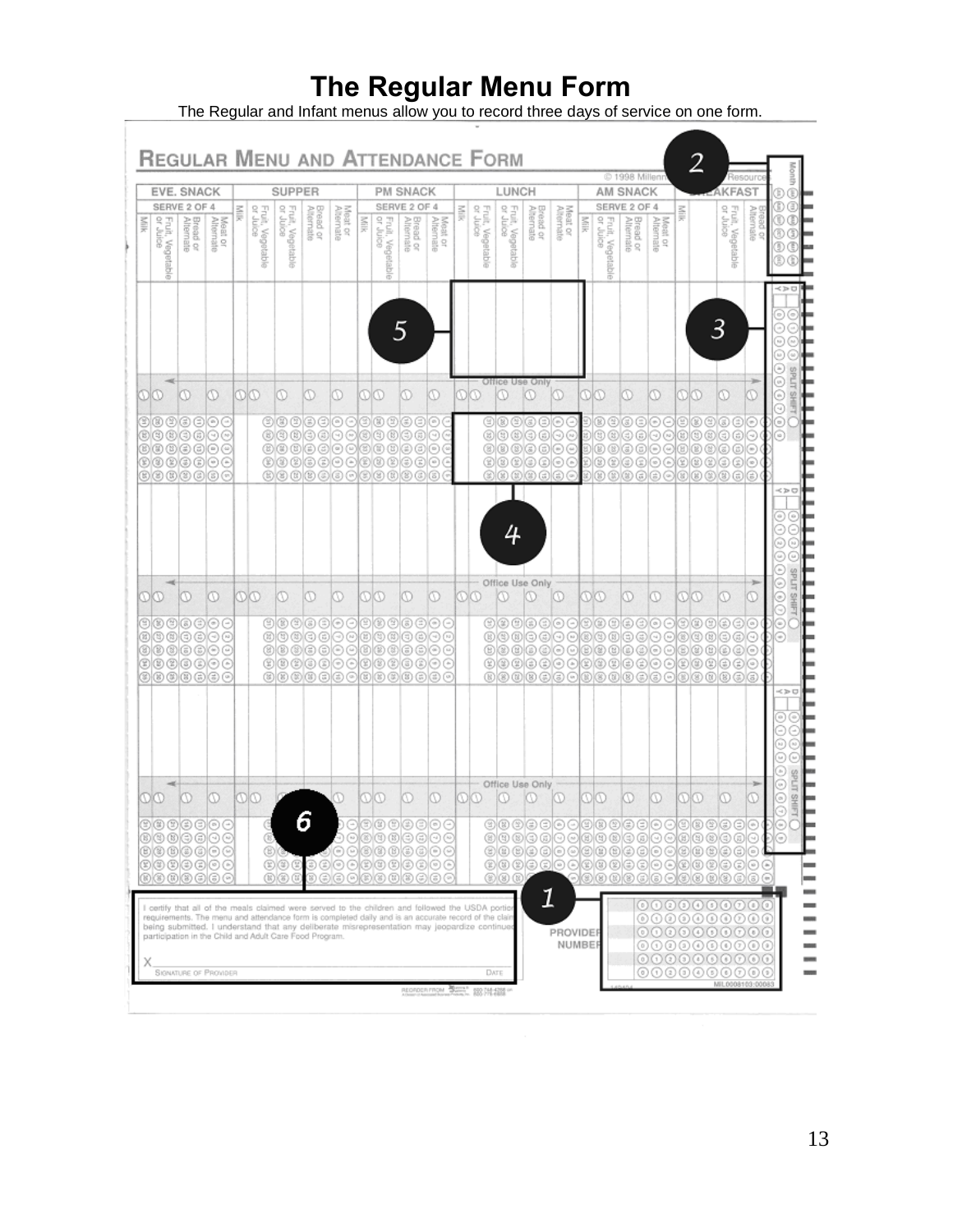# **Claiming Infants on the CACFP**

When enrolling infants in your child care home you are required to inform parents of the CACFP Meal Pattern Requirements for Infants. Meals for infants are reimbursable when they contain either breast milk or iron-fortified infant formula, or both, whether supplied by the parent or the provider. However, to be eligible to receive reimbursement the provider must:

- Make available at least one type of iron-fortified infant formula and at least one other required food items listed on the Infant Meal Pattern Chart.
- Document the type of formula you offer and if the parent rejects the offered formula on page 1 of the enrollment form.
- Serve infant menus according to the infant meal pattern chart.
- If an infant is not developmentally ready to receive the required food components at the age of 6-7 months, per the mother, an Infant Readiness Form must be filled out for each month and submitted to the office with the claim. At the age of 8 months old, if the infant is not receiving the required components a Medical Substitution Form signed by a physician must be on file at **UNITED 4 CHILDREN** and in your home.
- Document the infant's attendance and menus on the Accu-Trak infant forms. The infant forms have green ink rather than the blue ink on the forms for older children.
- Do not claim infant meals when the parent chooses to provider all their infant's food items.
- You must also "bubble in" the "F" for formula, the "B" for breast milk, on the infant menus.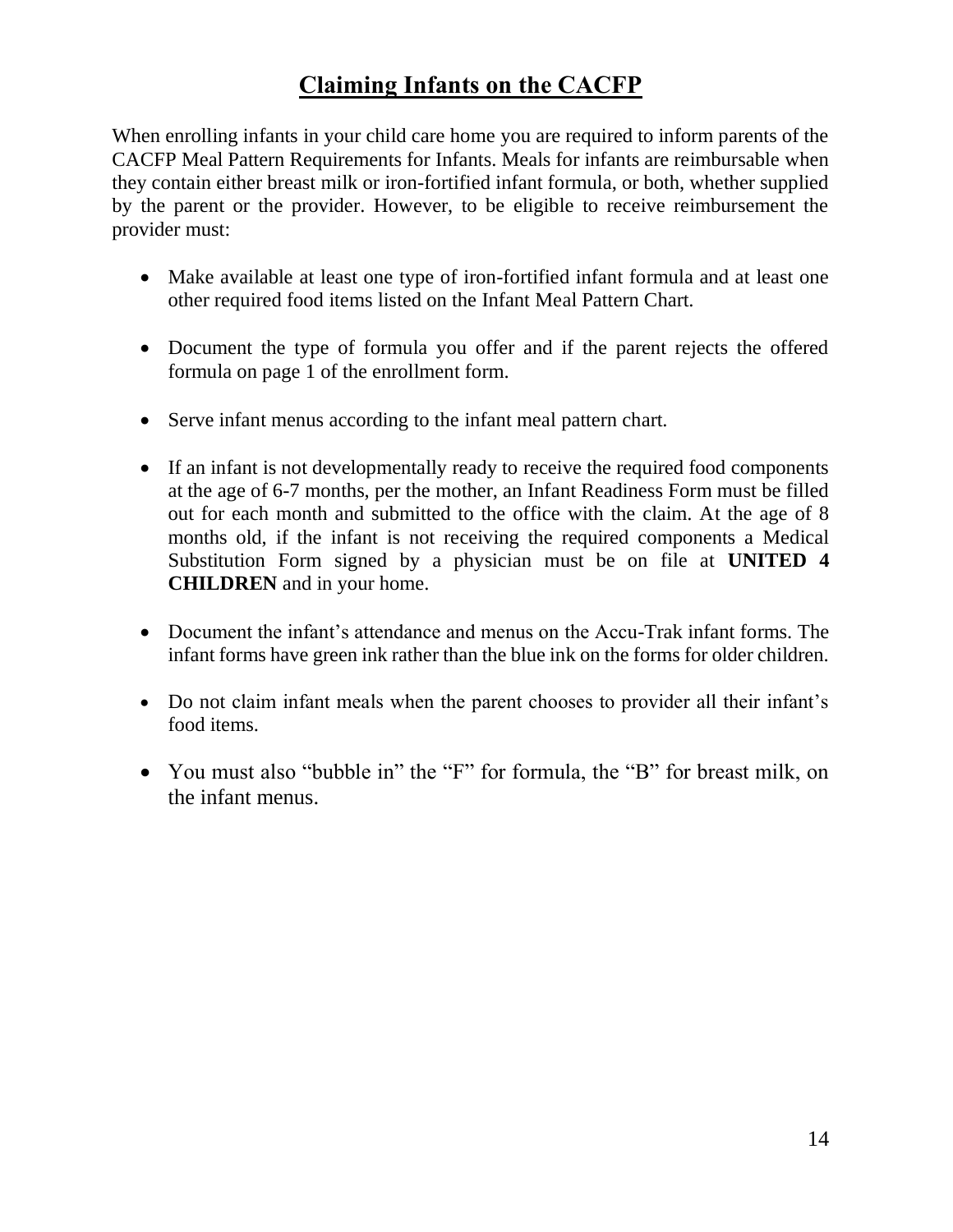#### • **The menu/attendance sheets MUST be completed daily**.

- Forms should be mailed at the end of the month along with the child information form with your signature and enrollments for any new child/children who have started in your care during the claim month. Remember to keep the back copies (carbons) for your records. Mail only the top copies to our office.
- Mail your claim as close to the first of the month as possible in order to ensure  $1<sup>st</sup>$ cut reimbursement. If the claim is received after the claim has been submitted to the State, the claim will be in  $2<sup>nd</sup>$  cut.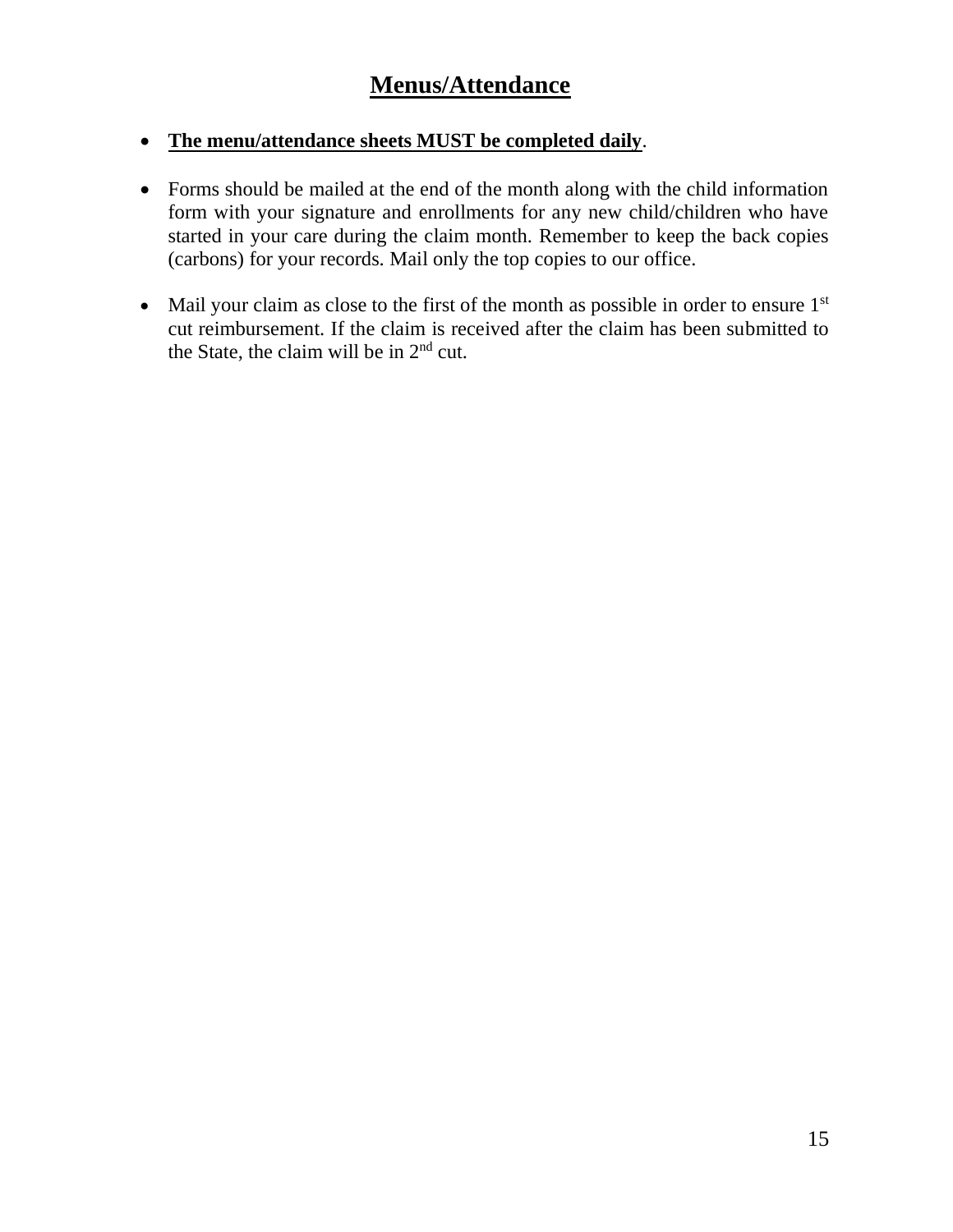#### **Serving Times**

Breakfast must be served between: 5:00 AM and ending by 10:00 AM

AM Snack must be served between: 7:00 AM and ending by 10:30 AM

Lunch must be served between: 10:30 AM and ending by 2:00 PM

PM Snack must be served between: 1:00 PM and ending by 4:00 PM

Supper must be served between: 4:00 PM and ending by 7:00 PM

Evening snack must be served between: 6:00 PM and ending by 9:00 PM

The length of a meal service (Breakfast, Lunch, or Supper) should be no more than 1 hour and the length of a snack service (AM, PM, or Evening) should be no more than ½ hour.

It is recommended that at least 2 hours elapse between the beginning of one meal/snack and the beginning of the next meal/snack.

Meal/snack times must be approved by **UNITED 4 CHILDREN** and ISBE before implementation.

Call **UNITED 4 CHILDREN** or e-mail if you need to change your meal/snack times.

- **If you need to serve a meal or snack earlier or later than your scheduled time you MUST notify UNITED 4 CHILDREN by calling 800-467-2322 extension 111 prior to the service time**.
- **If you will be closed, away from home with children or have no children for a meal or snack you MUST notify UNITED 4 CHILDREN by calling extension 111 prior to the service time. Per ISBE regulations failure to do so can result in a finding of serious deficiency.**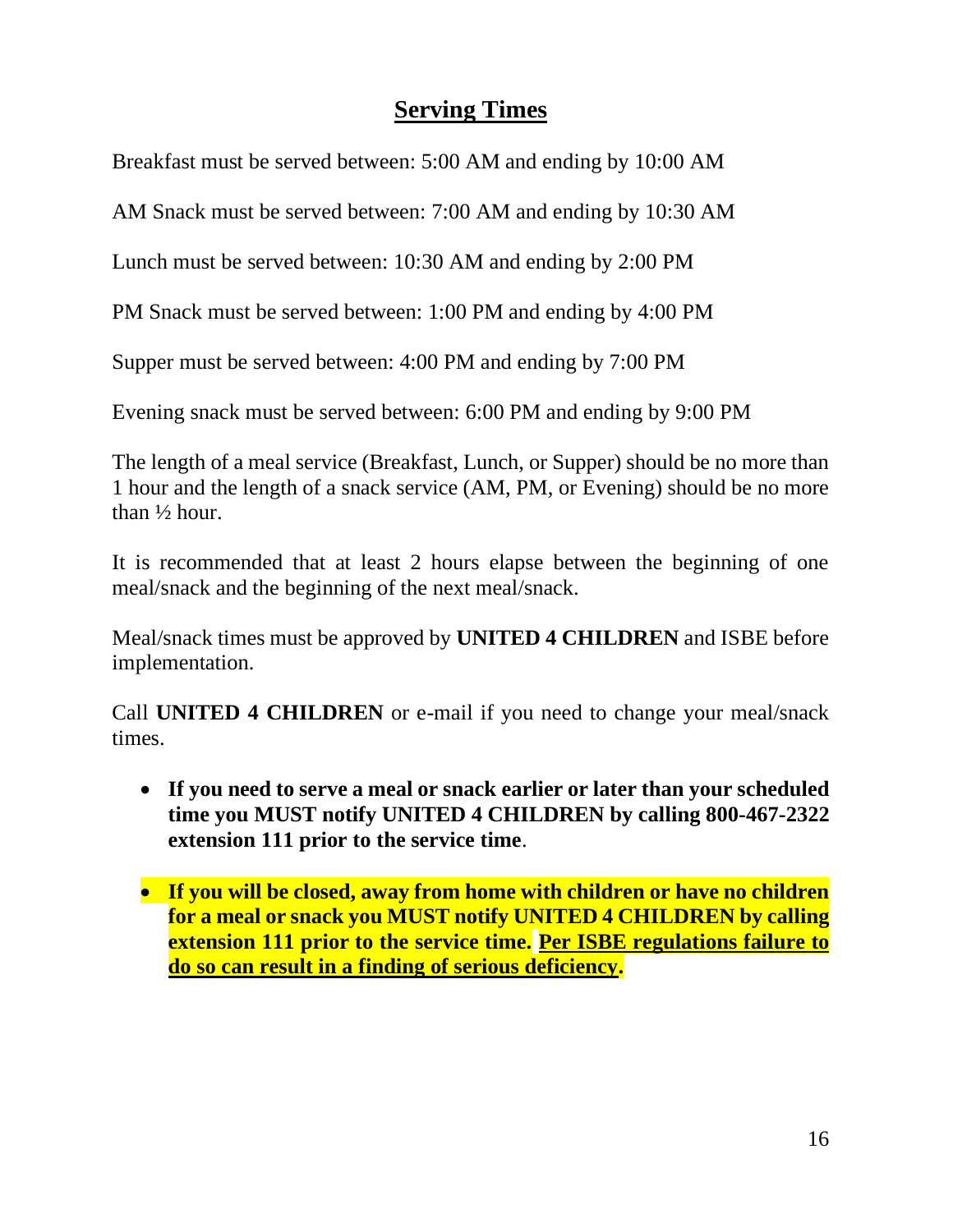# **How to Record Split-Shift Meals and Snacks**

#### **What is split-shift meal/snack service?**

*EXAMPLE:* A provider serves breakfast to 6 children at 7:30am. After breakfast, 4 of them go to school. At 8:00am, a preschool child arrives and eats the same breakfast. This is an example of a split-shift meal.

#### **To record split-shift meal/snack service:**

#### *First column:*

For the first shift of children, fill in the first column just as you would for regular meal service: Day, Menu, and **Attendance.**

#### *Next column:*

Using the next column for the second shift, fill in the same Day and the Split Shift circle. (Fill in the Split Shift circle only in this second column, not in the first column.) Do not fill in the menu in the second column, since the second shift is served the same foods as those recorded for the first shift.

Fill in the numbers of all children still in care at the time of the second shift's meal/snack--even *if they ate the meal/snack as part of the first shift. The* computer will subtract from the second shift those children who were already claimed in the first shift.

#### **Before submitting a claim that includes split shifts:**

*Before a provider can claim split shifts, she/he must call into the office and set up split shift times – meals that can have split shifts are Breakfast, PM Snack and Supper (if you are licensed to claim children after 6 PM)*

#### **Enrollment Forms**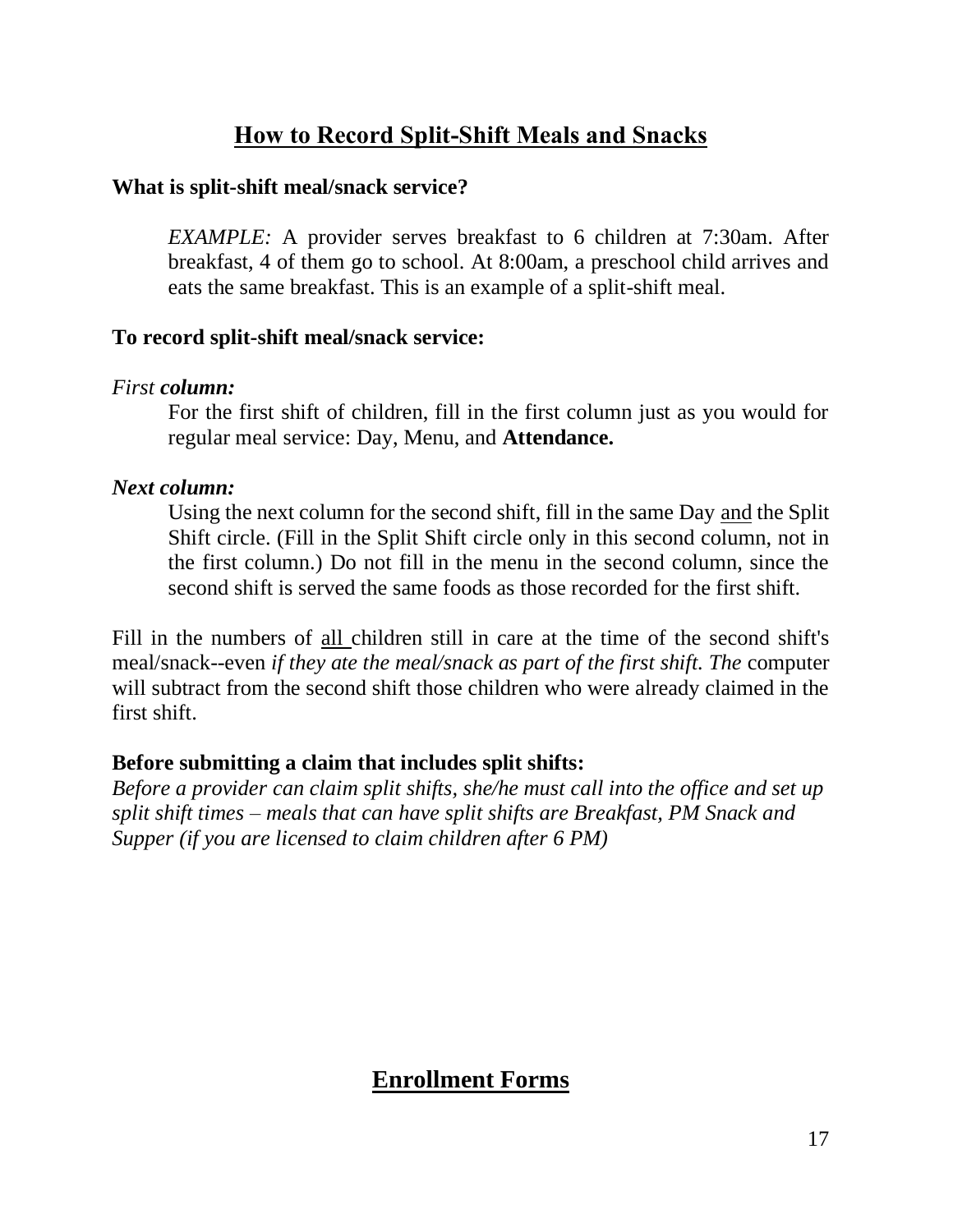- Enrollment forms must be completed for all children, foster child, provider's own children, less than 13 years of age, whether you plan to claim them or not .
- The forms should be mailed to UNITED 4 CHILDREN with your claim.
- Check the enrollment form before mailing. Incomplete enrollment forms will be returned for completion and your claim will be processed without it. We **will not** make adjustments to your claim once the corrected enrollment is received.
- Send only the top copies and keep the back copies (carbons) for your records.
- If any information on the enrollment form changes you must submit a new enrollment form.
- Enrollment forms consist of 2 pages. Page 1 should be filled out by the parent except for the provider information in the upper right hand corner. The parent must also sign page 2 and fill in their address, home phone number and work phone number after they have reviewed the information on page 2 and confirm that the information is correct. A home or work number must be listed on the enrollment form. You will transfer the information from page 1 to page 2. Enrollment forms must be dated the day the child starts in your day care. Meals claimed prior to that start date will not be paid.
- When enrolling an infant you **MUST** list the type of formula you offer even if the parent has chosen to supply formula or breast milk.
- Enrollment forms are good from the day the child starts in your care until September 30. Each September you will receive 2 copies of **Re-Enrollment** forms for each child that is enrolled in your day care along with instructions and a due date to have these back into the office. Have the parent look over their child's to make sure nothing has changed, if there are any changes – correct or mark those changes in any color ink but black. The parent must sign both copies. You will send back the white copies and keep the yellow copies for your records.



# **Please submit all required paperwork on time.**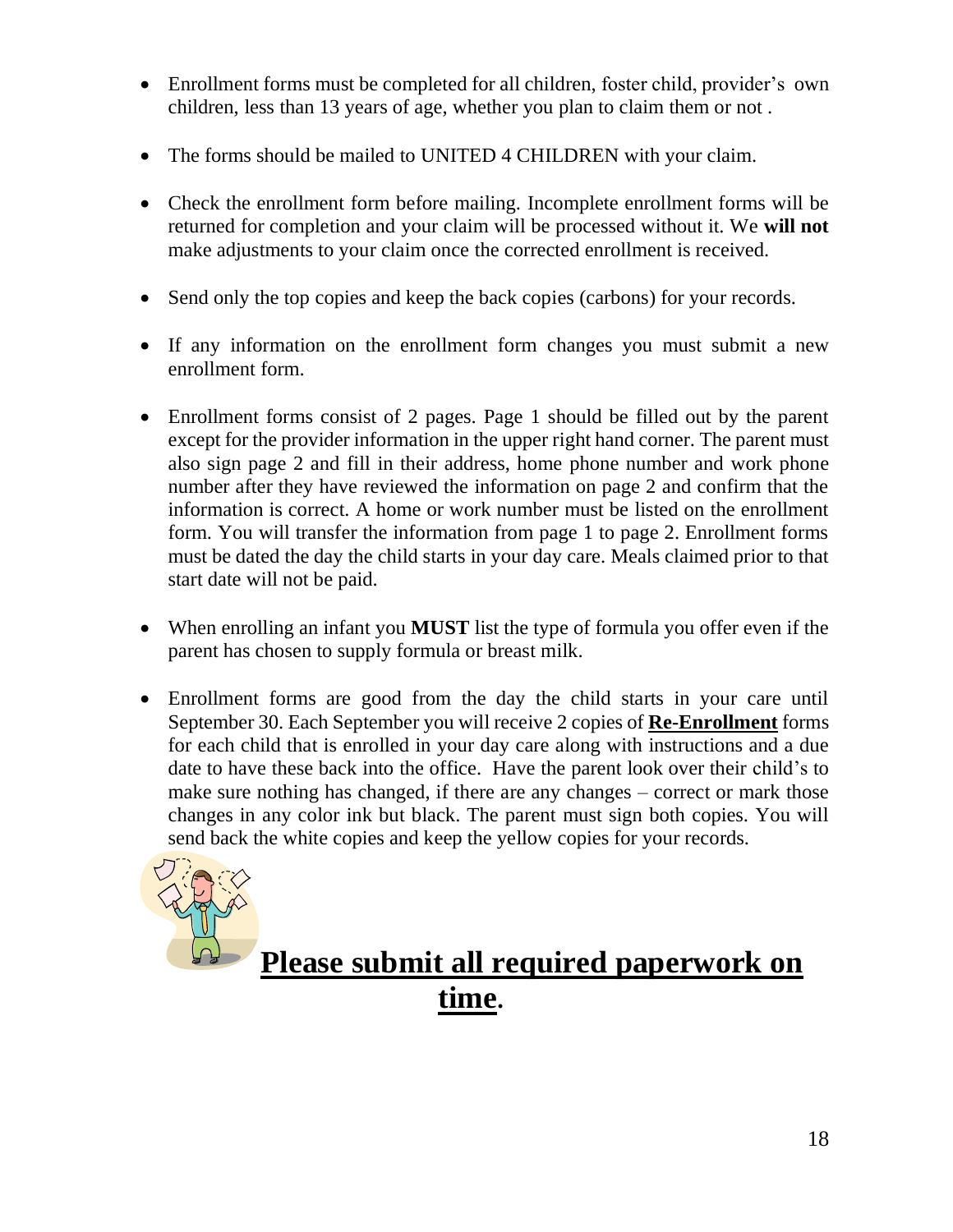

# The Crediting Foods Guide and the Infant Feeding Guide can be found at www.united4children.org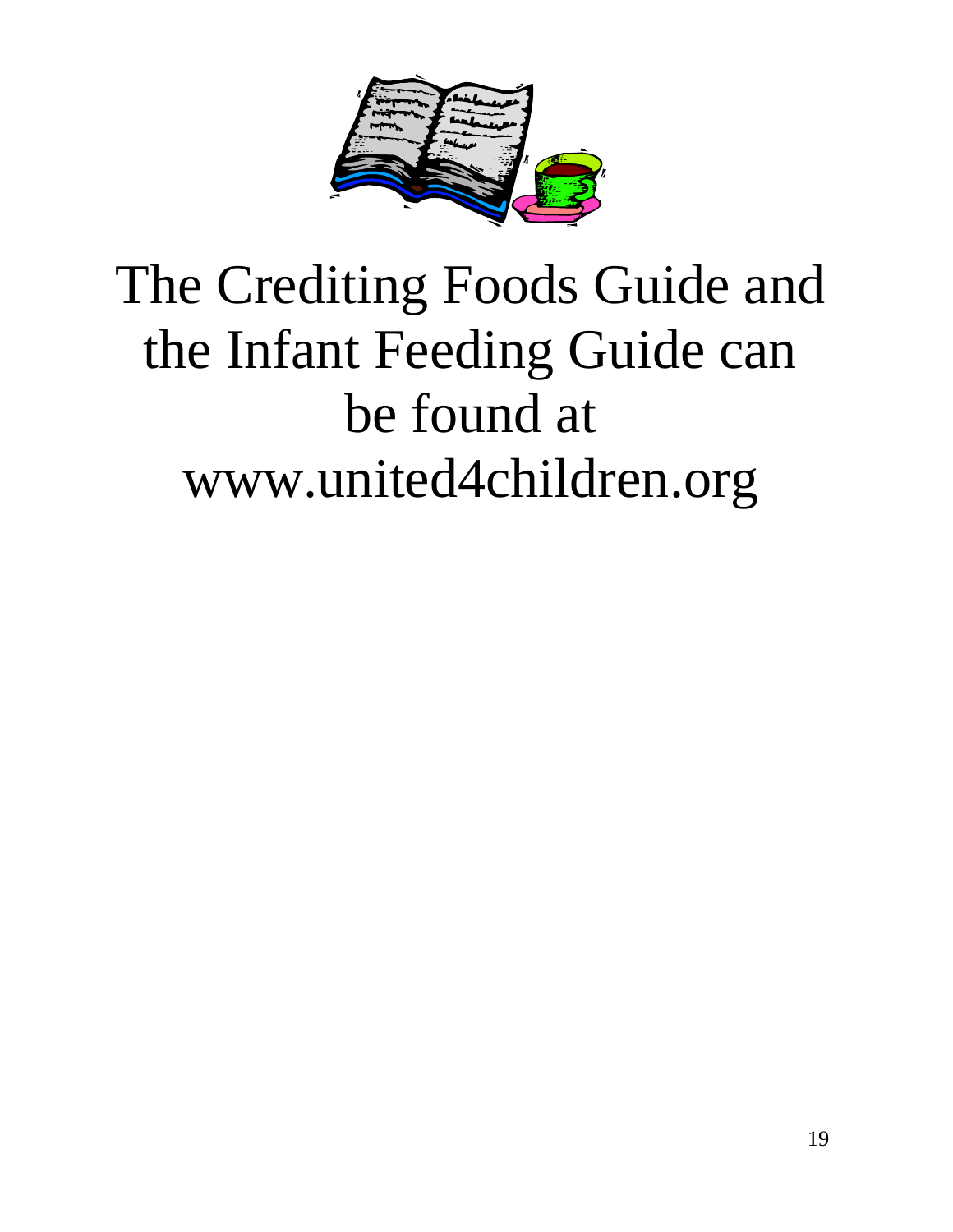# **Common Errors on Menu and Attendance Forms**

- Leaving blank areas in the circles you fill in.
- Not using a #2 pencil.
- Using an eraser that does not erase all of the pencil mark.
- Not filling in the month, date or your Provider ID#.
- Not signing and dating each form.
- Marking in circles that you are not claiming. All pencil marks are picked up by the scanner.
- Crossing out sections you are not using.
- Writing into the "office use only" area.
- Marking in the bar code area at the top of the page.
- Folding, stapling, taping or damaging forms in any way.
- Writing the same date in 2 different columns.
- When writing in the date, writing outside of the box allowed and into the split shift area.
- Using the wrong month of the Child Information Sheet with your claim.
- Writing food items on wrong lines.
- Enrolling children with the wrong PID number or birthday which will cause deductions.
- Leaving blank columns. If you are closed for a day, use the next available column for the next day you are open. Call the office to let us know you are closed.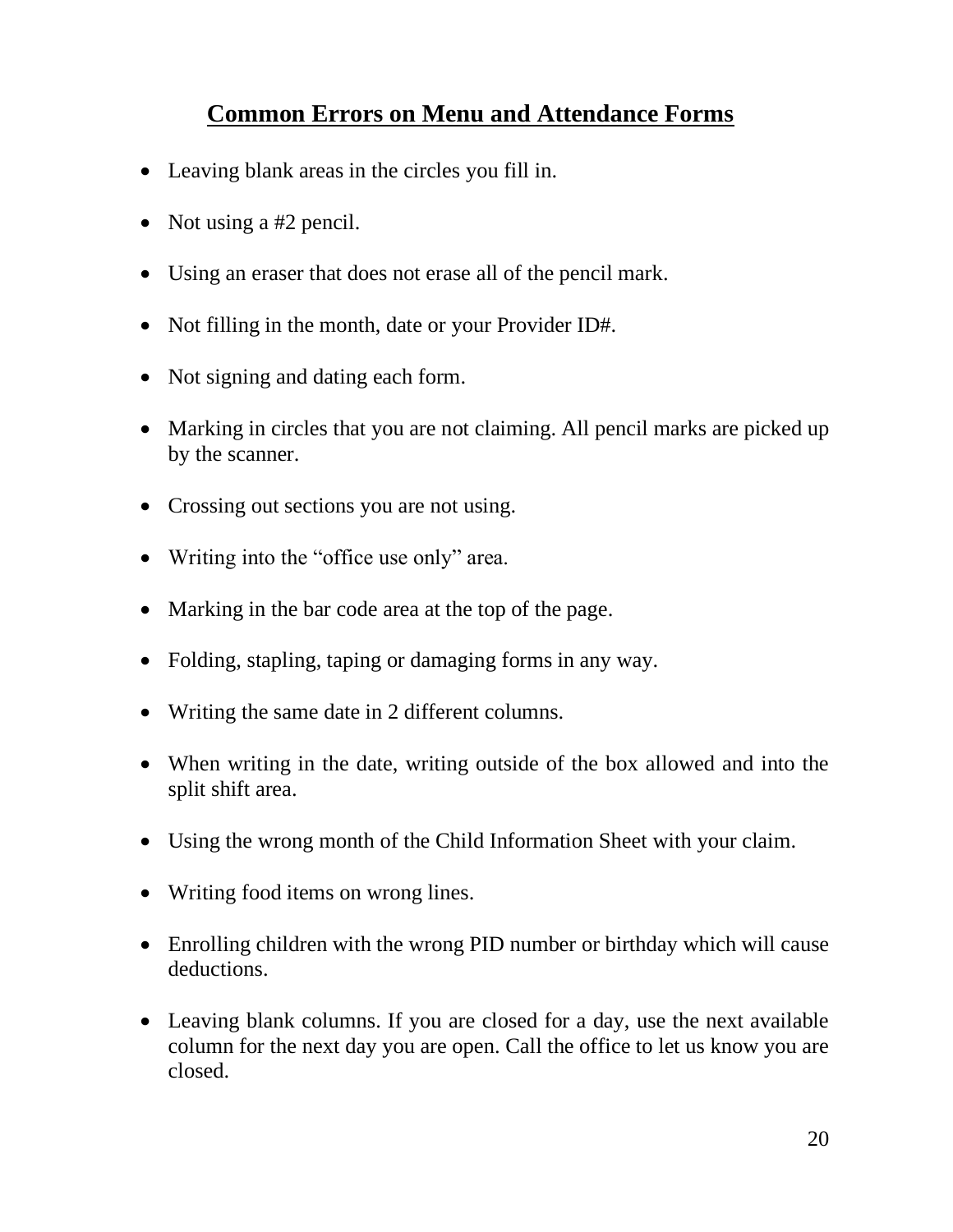#### **Common Menu Errors**

- Fill in all blanks for breakfast, lunch and supper and use the guide on the left side of the menus to help you.
- Snacks must consist of 2 foods from 2 different food groups. Remember fruits, vegetables and juices are all in the same group.
- Remember potatoes are a vegetable and rice and pasta are breads.

# **Not creditable**

Chips Popsicles Ice cream Pudding (except bread and rice puddings which are only creditable for snacks) Juice that is not 100% juice Not listing type/flavor of juice Kool-aid Lemonade Jell-O Vanilla Waffers Cookies Veggie Straws Pizza Rolls as a meat (bread component only) Not listing cereal served: cheerios, rice krispies, corn flakes etc.

# **Not creditable for infants**:

**Combination foods** (infant or adult) Breaded meats, such as: chicken nuggets or fish sticks Adult cereals (snack only, such as: cheerios) Juice Cookies Nuts Peanut butter Hotdogs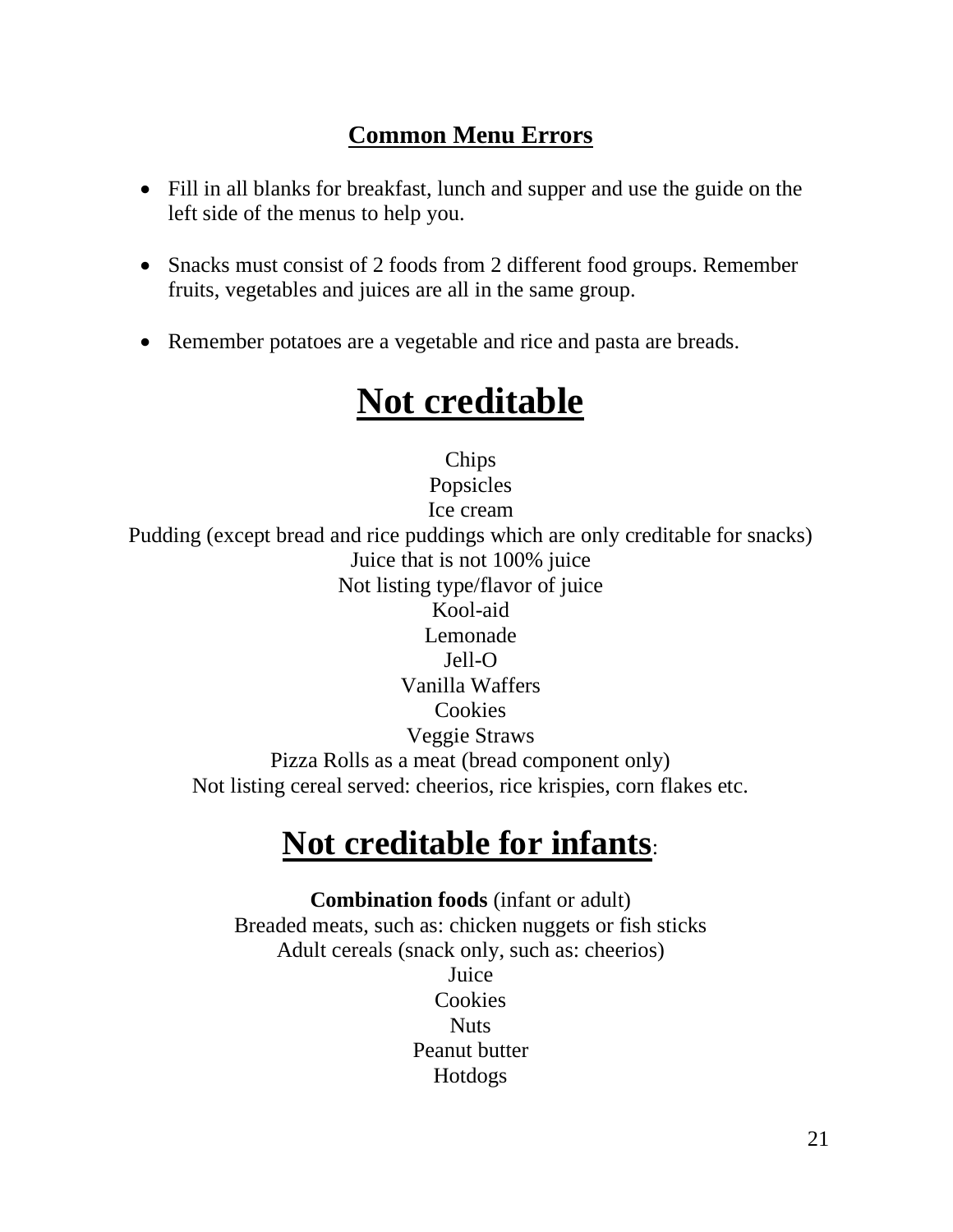#### **Family Style Meal Service**

The Child and Adult Care Food Program have long been recognized for its nutritional goals of providing nutritious meals to children and helping establish good eating habits. Family style meal service provides a further opportunity to enhance these goals by encouraging a pleasant eating environment that will support and promote meal time as a learning experience.

Family style meal service allows children to serve themselves from common platters of food with assistance from supervising adults setting the example.

Specific requirements of the family style methods have been established by the USDA.

- A sufficient amount of prepared food must be placed on each table to provide the full required portions of each of the meal components for all children at the table and to accommodate supervising adult(s) if they eat with the children.
- Children should initially be offered a full required portion of each meal component.
- During the course of the meal, the supervising adults are to actively encourage each child to accept a full portion for each meal component. If a child initially refuses a meal component or does not accept a full portion of each meal component, the supervising adult should offer the meal component to the child again.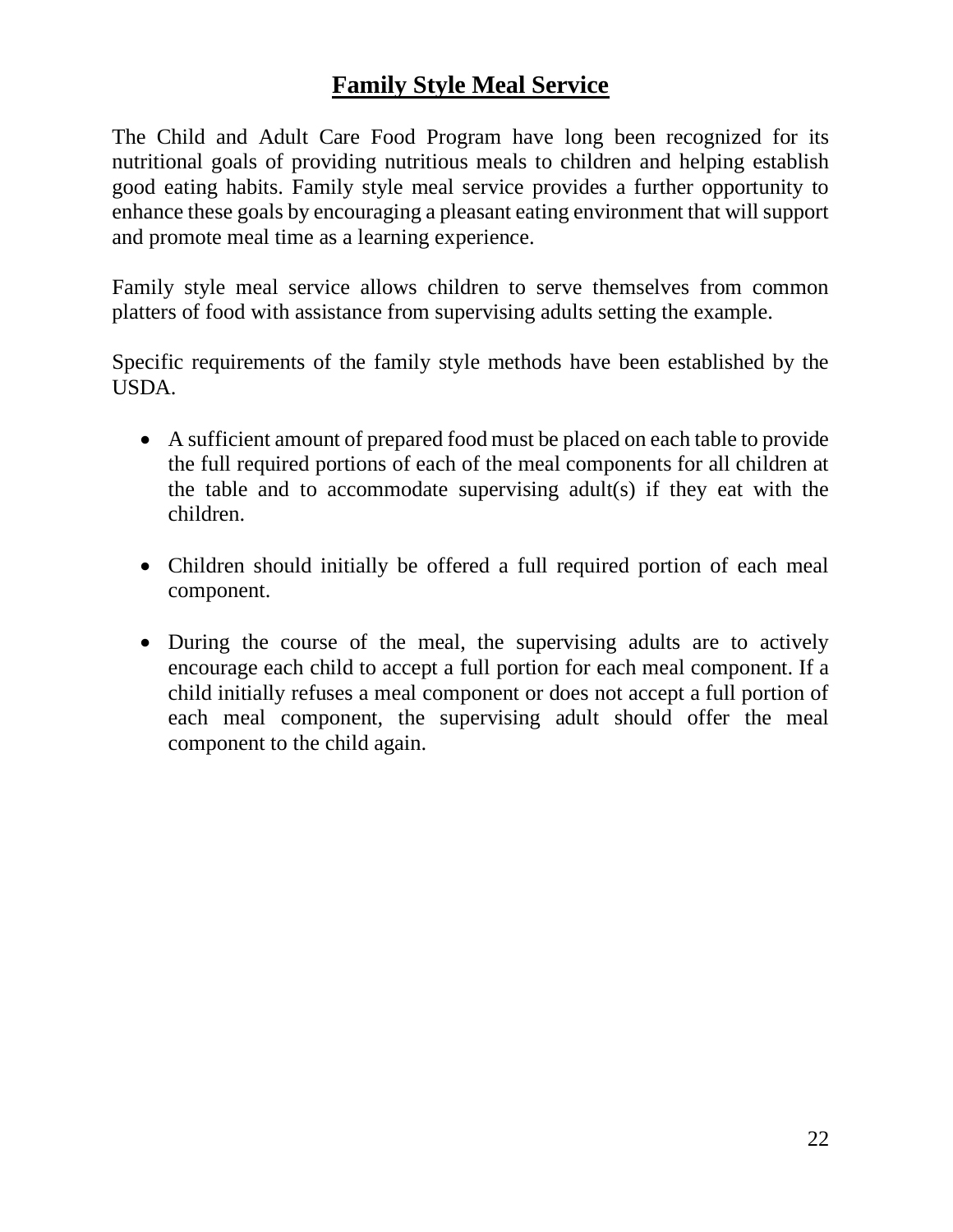#### **Monitoring Visits**

The purpose of the monitoring visit is to give assistance and training with the CACFP. ISBE and the USDA require that we visit each provider at least 3 times a year. At least 2 of the visits must be unannounced and visits will be conducted during your regular child care business hours. At least 2 of the visits must include the observation of a meal service and one of the meal reviews must be during an unannounced visit. A follow-up visit must be made during the child care home's first 28 days of program operation.

Menus and attendance must be up-to-date on UNITED 4 CHILDREN forms and enrollments must be maintained for every child under 13 years of age in the home. These documents must be available for review at all monitoring visits whether announced or unannounced. If they are not available, deductions will be made for all meals to that point in the month for which there are no records. Failure to keep records up-to-date can result in a finding of serious deficiency.

Monitor visits may be conducted at any time during your licensed hours. If you provide weekend, holiday, or night care we may visit at that time as well as during our ordinary office hours.

#### **Types of Visits**

- **Introductory visit:** The purpose of the introductory visit is to explain the rules and regulations of the CACFP, to show you how to do the paper work and to sign you up to begin on the program as soon as you are eligible.
- **28 day follow-up visit:** The follow-up visit will be an announced visit and will be during a meal service. The purpose of this visit is to make sure that you are off to a good start with your paperwork, to answer any questions you may have and to correct any problems you may be having. If you need assistance prior to this first visit do not hesitate to call your Nutrition Consultant or our office.
- **Regular visit:** At these visits we will be checking your menus and attendance, enrollment forms and the documents that are to be kept in a safe place where they are available to you immediately for review. We will also bring and discuss information regarding food program regulation, nutrition, and your operation of the food program. These visits may be announced or unannounced.
- **Technical visit:** These visits are conducted either at your request, the request of your Nutrition Consultant, or the office. At these visits we will be giving training in a specific area of the CACFP that you may be having trouble with. These visits will usually be announced.
- **Follow-up to serious deficiencies:** These visits are conducted to insure that serious problems that have been previously detected are being corrected as required.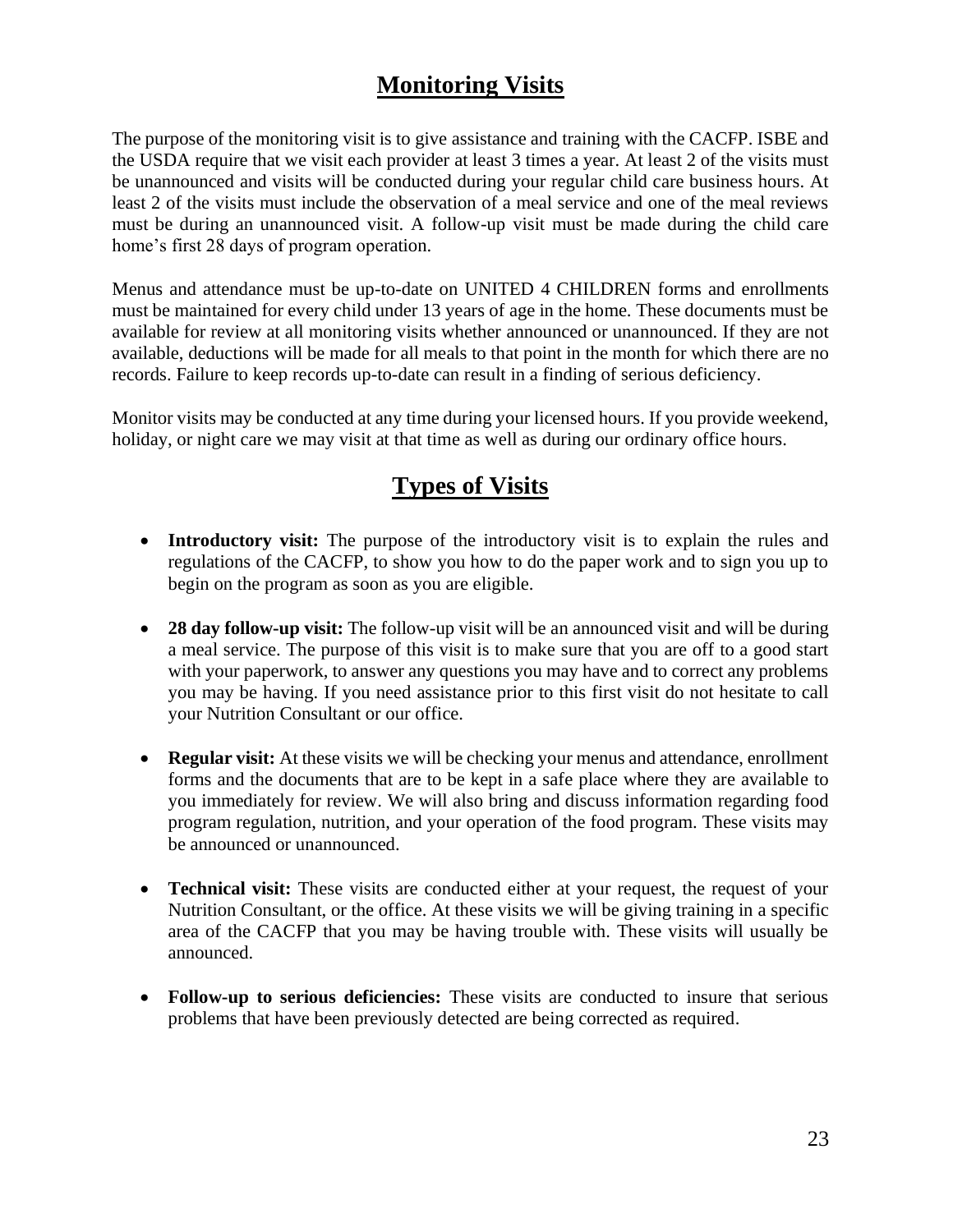#### **Payment**

Reimbursement from the CACFP is considered income. You will receive a statement of the total payment you have received from United 4 Children around the 3<sup>rd</sup> week of January of the following year.

# **Postage**

To avoid your claim being returned for insufficient postage, please make sure you use the right amount of postage. We recommend that you take your claim to the post office. (Of course, online claiming eliminates this issue!) You may want to check out stamps.com. However, you decide to post your claim, remember if there are insufficient funds on the envelope the post office will not deliver it to UNITED 4 CHILDREN. They will return it to you which may delay processing of your claim.

Please mail claims in the envelopes we provide for that purpose. If you are out of envelopes, please use a large 9 X 12 manual envelope and mail to:

# **United 4 Children – Illinois 1310 Papin Street, Suite 100B Saint Louis, MO 63103**

**Where Is My Check?**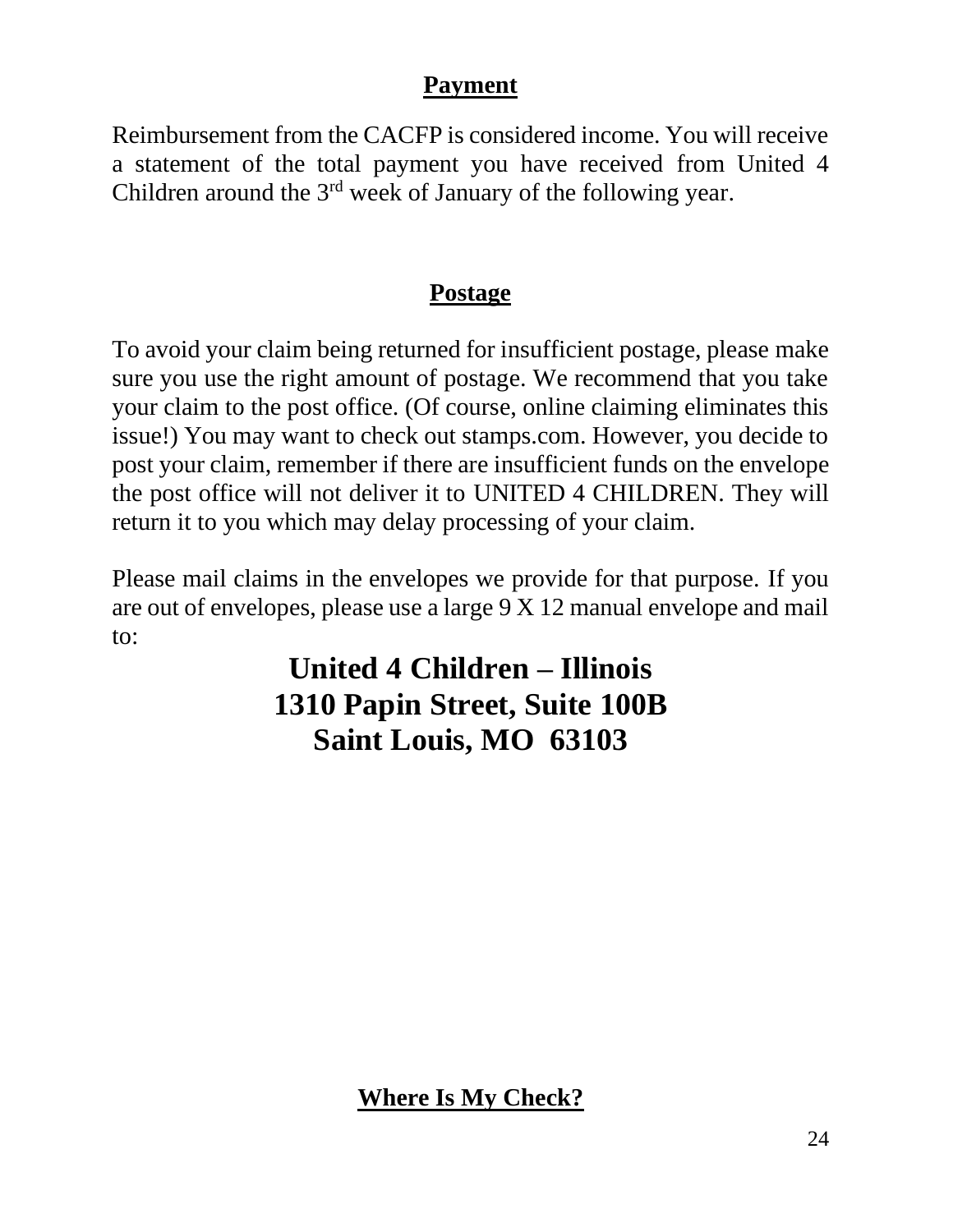To be in first cut your claim must be mailed by the  $3<sup>rd</sup>$  of the month. Online claimers must submit their claim by the  $3<sup>rd</sup>$  day of the month before 11:00 pm. If you are an online claimer you must have paperwork (enrollments) in the office by the 3rd. We then have approximately 10 working days to process your claim and all other first cut claims. We cannot be responsible for mail that is not delivered to us in a timely manner.

If you are an online claimer we compare any home visit reports to the claim and then download them. AccuTrak does the rest.

If you submit on paper we manually check your menus and compare any home visits to the claim. Your attendance is then scanned by Accu-Trak and totaled. After AccuTrak has done its job, we review each claim to ensure accuracy in processing.

Information is combined from all first cut claims and is submitted to the Illinois State Board of Education (ISBE).

Once ISBE has the claim and the other first cut claims from other Illinois sponsors they have 10 working days to review the submissions. After they have reviewed the submissions they deposit the reimbursement money into our bank account.

We check the bank daily so that we know immediately when that deposit has been made. We have 5 working days to disperse the payments to providers but it is **UNITED 4 CHILDREN's** policy that checks are mailed and direct deposits are made the same day we receive the money from ISBE.

The timeline (approximately):

Mail your claim by the 3<sup>rd</sup> of the month. Online claims must be submitted by the  $3<sup>rd</sup>$  before 11:00pm We submit to ISBE on or about the  $16<sup>th</sup>$  of the month. These dates do vary. ISBE deposits the money in our account by the  $26<sup>th</sup>$  of the month. These dates do vary. You have your check or deposit by the  $27<sup>th</sup>$  or  $28<sup>th</sup>$ .

Of course, week-ends and holidays can cause these dates to vary slightly.

# **Civil Rights Training**

**What is Discrimination?**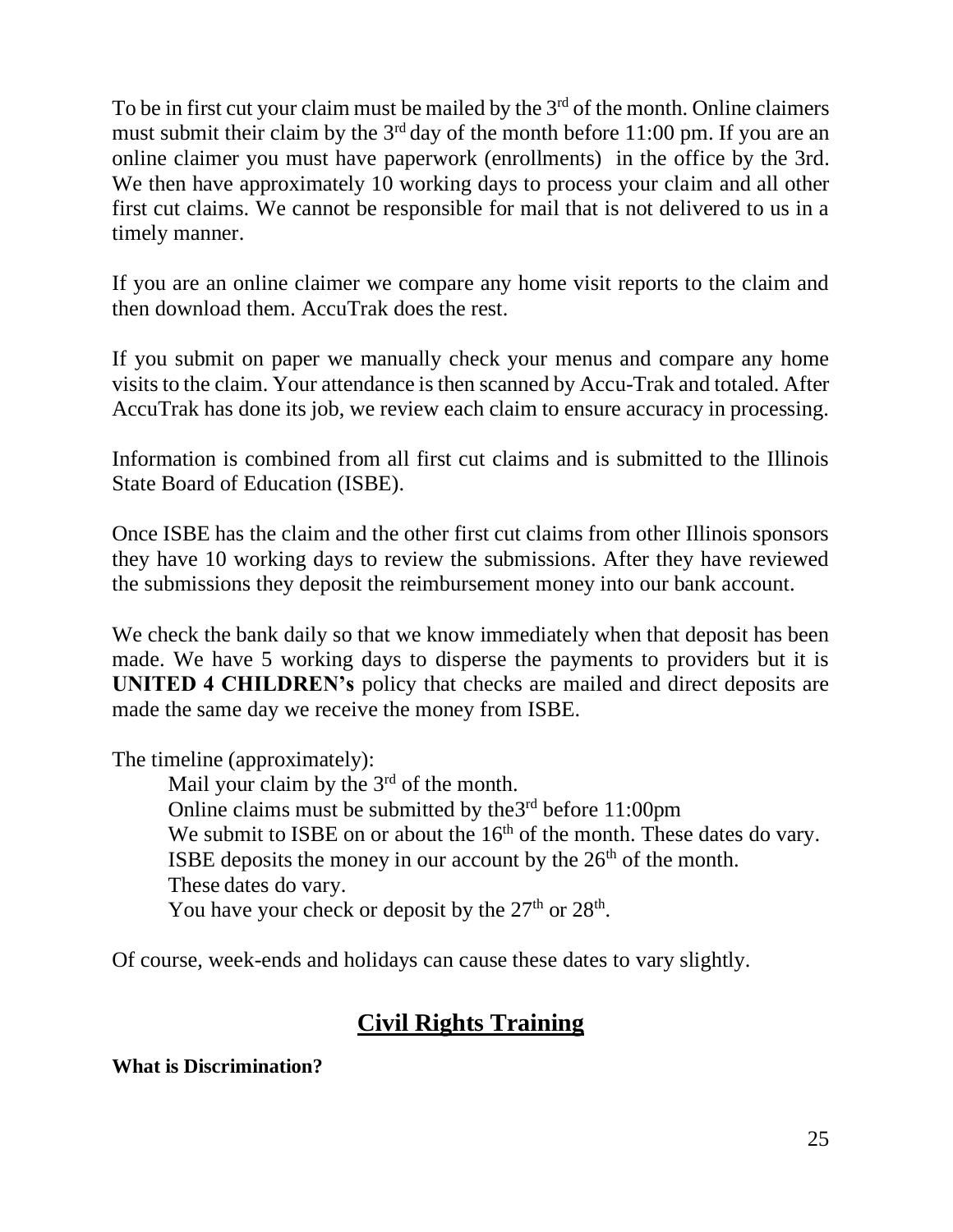Discrimination is defined as different treatment which makes a distinction of one person or a group of persons from others; either intentionally, by neglect, or by actions or lack of actions based on race, color, national origin, age, sex, and disability.

#### **What are the Goals of Civil Rights?**

The goals of civil rights are equal treatment for all, knowledge of rights and responsibilities, elimination of illegal barriers that prevent or deter people from receiving benefits, and dignity and respect for all.

#### **Case #1**

A child care provider does not provide infant foods and/or formula to infants in their care and requires parents to supply these items. Is this a civil rights issue?

Yes. All children who attend must be provided equal access to the benefits of the CACFP. Therefore, infant formula and food must be offered to infants and parents cannot be asked or required to supply these items. To withhold the program from any eligible age group is age discrimination. The parent, however, may choose to provider formula and/or food.

#### **Case #2**

Children whose first language is Spanish are asked to sit together at a *Spanish-speaking* table. Is this a civil rights issue?

Yes. Segregating or separating children who share a particular characteristic into groups would be considered a civil rights issue and discrimination based on the protected class of national origin.

#### **Case #3**

A family does not want to identify the race or ethnic background of the child on the enrollment form. What should the provider do?

The provider should explain to the family that self-identification is voluntary and they are NOT required to furnish information on the child's race or ethnicity. When an applicant does not provide the information the provider must, through visual observation, record the information for them.

#### **Case #4**

The provider has observed that the boys tend to eat more that the girls so she places more than a required serving of some foods on the plates for the boys but only gives the girls the required amount of those foods. Is this a civil rights issue?

Yes. The provider cannot decide who gets more food on their plate based on the sex of the children.

#### **Reimbursement Structure**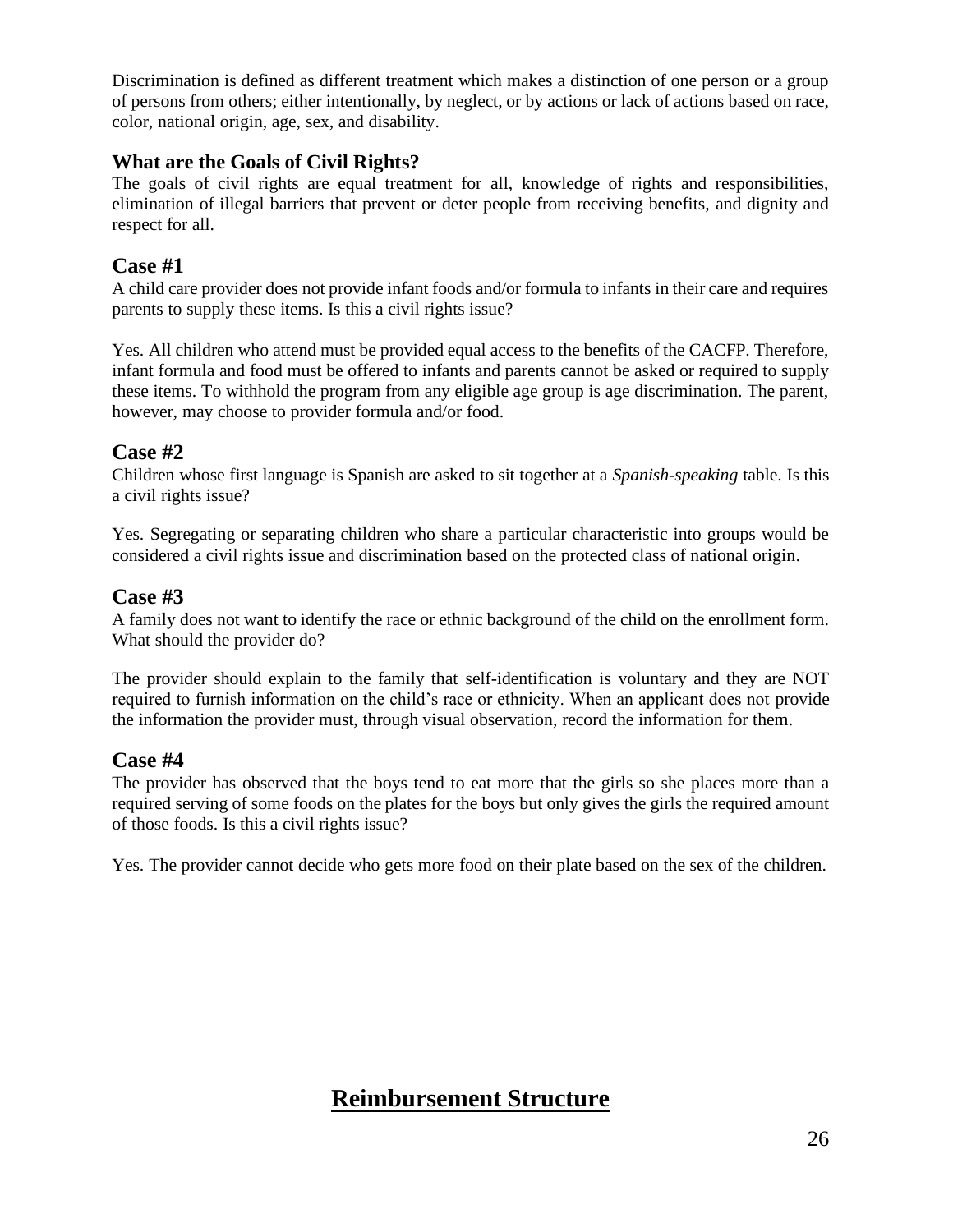The CACFP is an entitlement program funded by the United States Department of Agriculture. The reimbursement you will receive depends on whether you are determined to be a "Tier I", " Tier II", or "Mixed Tier" provider.

# **Tier I Criteria:**

- The provider resides within the boundaries of an elementary school in which at least 50% of the enrollment is eligible for free or reduced cost meals on the school lunch program. (In some instances elementary school information cannot be used.)
- The provider resides in a census block area in which at least 50% of the children 0-12 years live in homes which have household incomes of 185% or less of the poverty level. (In some instances census data cannot be used.)
- A provider determined to be "Tier I" by school or census data may be eligible to claim her own children if her household income is within the eligibility guidelines. An income application will need to be submitted and approved before the provider will be permitted to claim her own child/ren. Providers who are determined Tier I by school or census do not need to provide supporting documentation as proof of income; only the eligibility application is required. A provider who does not meet "area" eligibility by school or census may be determined Tier I based on her own household income if the income falls within the eligible range listed on the income eligibility form. All household income must be included in the total and the provider will be required to submit documentation to verify her income and proof of all household income. If the provider is determined to be Tier I by income she will automatically be eligible to claim her own children on the CACFP as long as child care children are present and are being claimed for the meal.
- Providers not determined Tier I by school, census, or household income will be reimbursed at the Tier II rates.

#### **Tier II Criteria:**

Providers who do not meet tier I criteria will be determined Tier II and they will receive Tier II reimbursements. If at any time your circumstances change and you feel that it may change your status, call our office. Changes might include such things as a move, change in household income or change in number of household members. Tier II providers are not eligible to claim their own children on the CACFP.

#### **Tier II Mixed Criteria:**

Some Tier II providers may be eligible to receive Tier I rates for **individual** children based on the child's household income. If you believe that any children in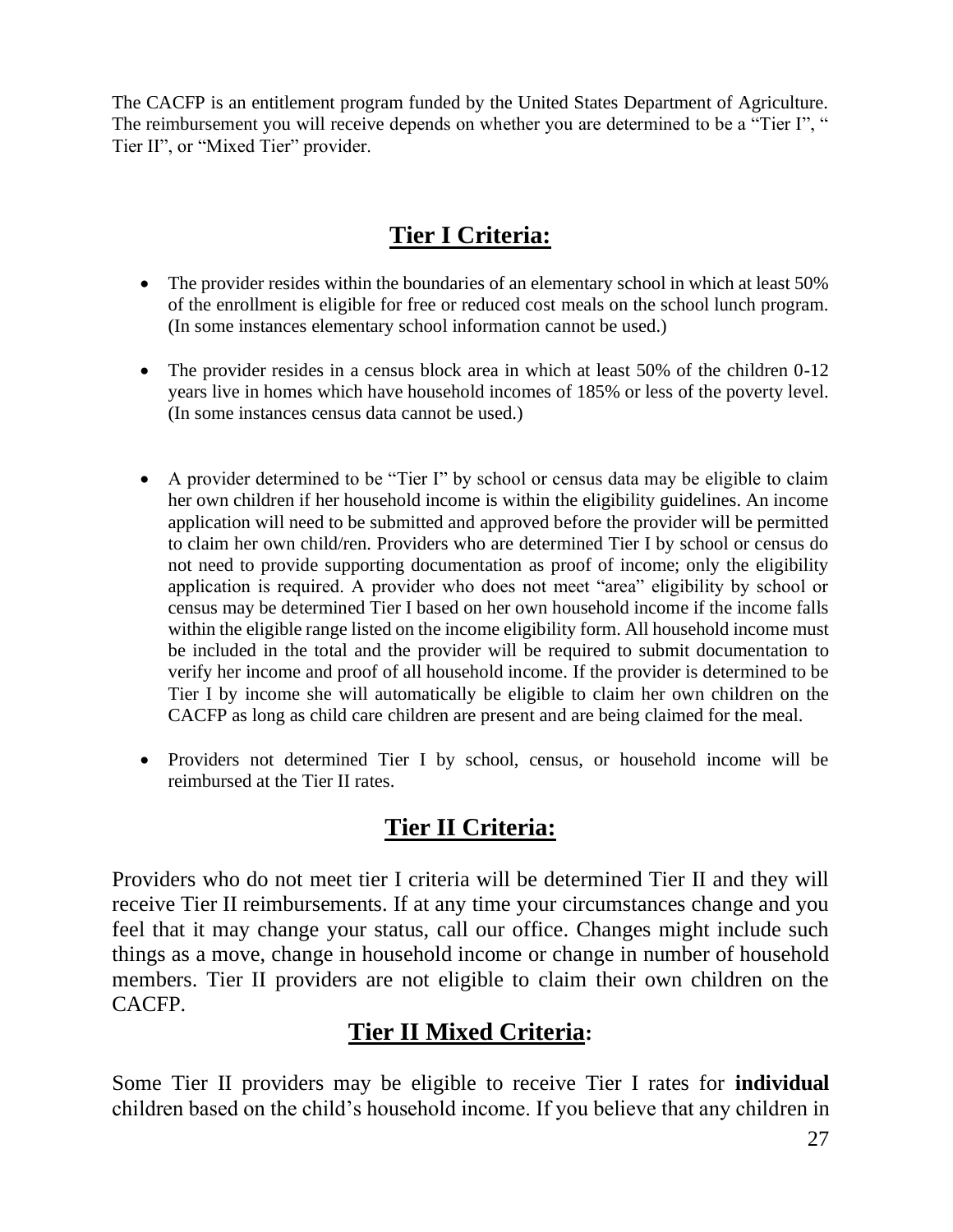your care are from low income families, you may request that we supply you with income application packets for the families. The packet includes a letter of explanation to the parent, an income eligibility form, and a mailing envelope. Parents who do not believe that they would be income eligible will not be required to disclose their income. You distribute the packets to the parents. The parent returns the information directly to UNITED 4 CHILDREN. You will be reimbursed according to the information the parents submit. Children from low income families will be reimbursed at Tier I rates. The remainder of the children in your care will be reimbursed at Tier II rates. Failure of the parent to submit information will result in the child being reimbursed at Tier II rates, unless you can prove that the child meets eligibility guidelines (state pay, etc.)

Tier determinations are made after all requested information is received in **UNITED 4 CHILDREN's** office. Please return information promptly. Information can only be approved in the month that it is actually received in our office. We cannot go back into a previous month and give credit.

If you have questions regarding "tiering" please call our office.

#### **Serious Deficiency Procedures**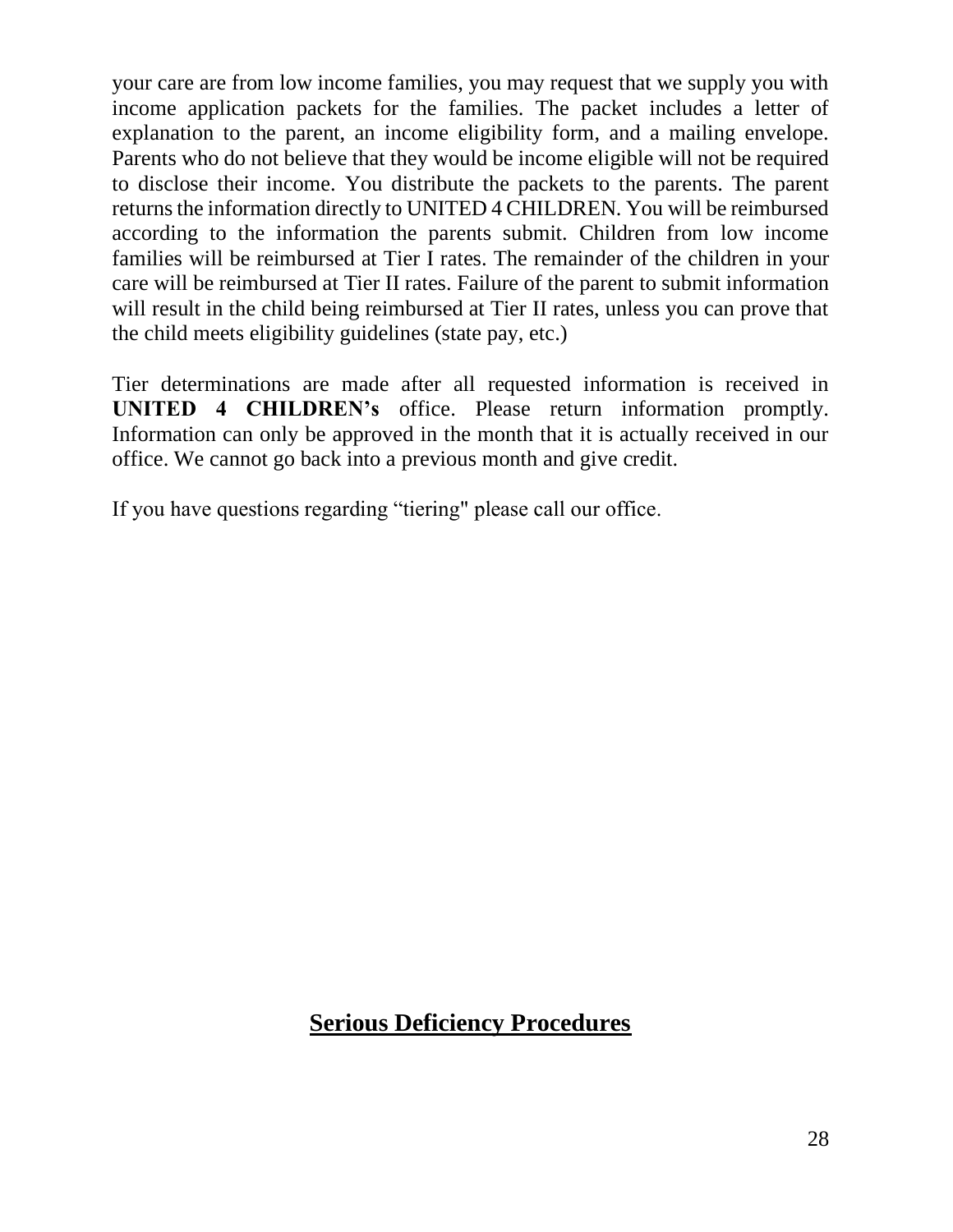**UNITED 4 CHILDREN** is responsible for formally investigating seriously deficient providers. The following is a list of some of the issues that may be considered to be a serious deficiency.

- Submission of false information on the Site Sheet or Permanent Agreement
- Submissions of false claims for reimbursement
- Participation under more than one sponsor
- Not meeting the meal patterns as supplied by the USDA
- Failure to maintain records
- Having conditions in the home that threaten the health or safety of a child in care or the health and safety of the public
- Criminal conviction in the past 7 years and /or lack of business integrity including, but not limited to, fraud, anti-trust violations, embezzlement, theft, forgery, bribery, and falsification or destruction of records, making false statements, receiving stolen property, making false claims, obstruction of justice, or any other activity indicating a lack of business integrity as defined by the agency, or the concealment of such a conviction
- Any other circumstance that is related to non-performance under the CACFP Provider/Sponsor Agreement. Examples include, but are not limited to: \*Refusing to allow UNITED 4 CHILDREN, ISBE or USDA the right to visit the provider's home to observe meal/snack service and review records during the hours of child care operation

\*Consistent pattern of unavailability during an unannounced or announced home visit or consistent failure to notify the office or your Nutrition Consultant if you will be closed, away from home, or have no children present during meal service times

\* Claiming "ghost" or fictitious children on the CACFP.

• Failure to participate in training

Providers who have been found to be seriously deficient and who have submitted an approved Corrective Action Plan but who, then, repeat the same serious deficiency will receive Intent to Terminate letter. Serious deficiency history will remain with the provider through out the duration of their **UNITED 4 CHILDREN** sponsorship.

# **Serious Deficiency Notification Requirements**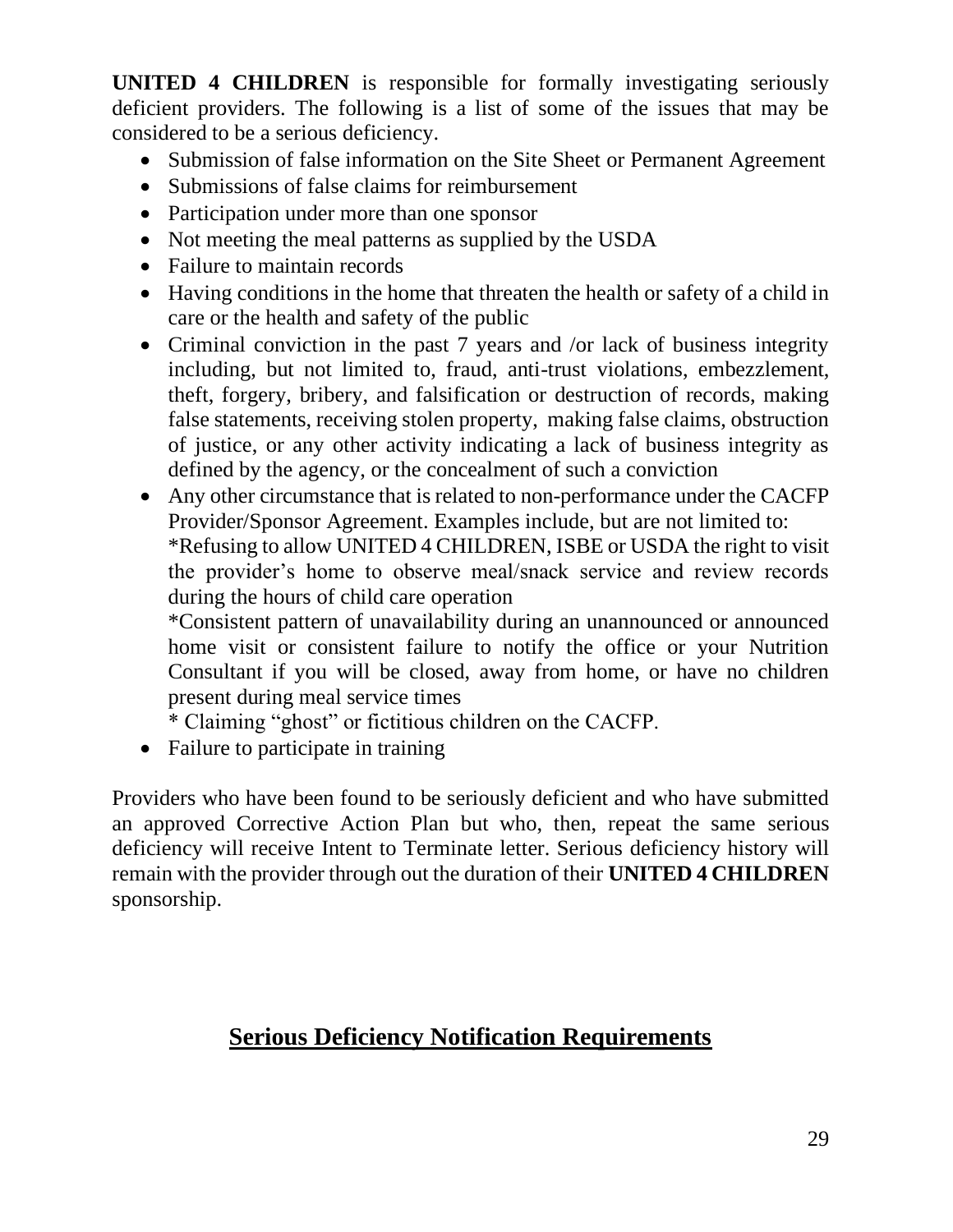If a provider has been determined to have committed one or more of the deficiencies, UNITED 4 CHILDREN will:

- Supply the provider with written notice of the serious deficiency(ies)
- Offer the provider an opportunity to take corrective action
- Provide ISBE with a copy of the serious deficiency letter

The serious deficiency letter must include:

- The serious deficiency(ies)
- The actions to be taken by the provider to correct the deficiency(ies)
- The time allotted to correct the deficiency(ies) (as soon as possible but not to exceed 30 days)
- That the serious deficiency determination is not appealable
- That failure to fully and permanently correct the serious deficiency(ies) within the allotted time will result in UNITED 4 CHILDREN's proposed termination of the provider from the CACFP and proposed disqualification of the child care home and its principles
- That the providers voluntary termination of the agreement with UNITED 4 CHILDREN after having been notified of the serious deficiency will still result in the providers formal termination and placement on the National Disqualified List.

This letter must be sent by certified mail, return-receipt requested, by facsimile or by e-mail. If the notice is undeliverable, it is considered to be received 5 days after being sent to the addressee's last known mailing address, facsimile number, or e-mail address.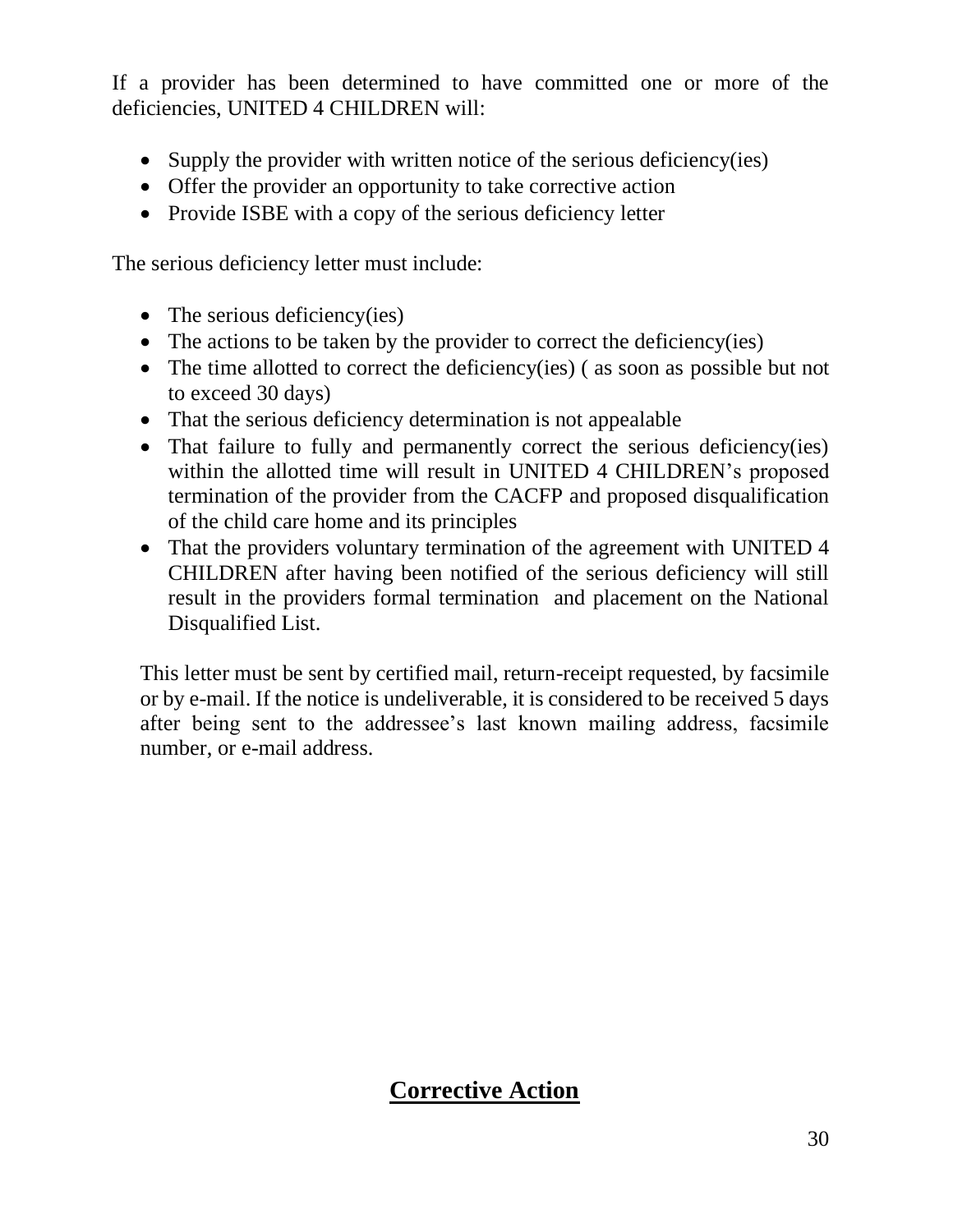If a Corrective Action Plan, explaining how the serious deficiency(ies) has been corrected, is completed and returned to UNITED 4 CHILDREN within the allotted time and to UNITED 4 CHILDREN's satisfaction, and the follow-up visit verifies this correction, UNITED 4 CHILDREN will notify the provider that the serious deficiency(ies) has been rescinded. A copy of the letter rescinding the serious deficiency(ies) is forwarded to ISBE. If the same serious deficiency is found during a future home visit the UNITED 4 CHILDREN will propose to terminate without further opportunity to correct the deficiency.

If the provider does not fully and permanently correct the serious deficiency(ies) within the required timeframe, UNITED 4 CHILDREN must send a Proposal to Terminate letter based on the provider's failure to correct the serious deficiency. When a Corrective Action Plan is submitted to UNITED 4 CHILDREN which does sufficiently correct the deficiency(ies) the provider will be contacted by UNITED 4 CHILDREN so that additional guidance/training may be provided and the provider is given additional opportunity to submit an acceptable Corrective Action Plan.

#### **Notice of Proposed Termination and Disqualification**

The notice of Proposed Termination and Disqualification must: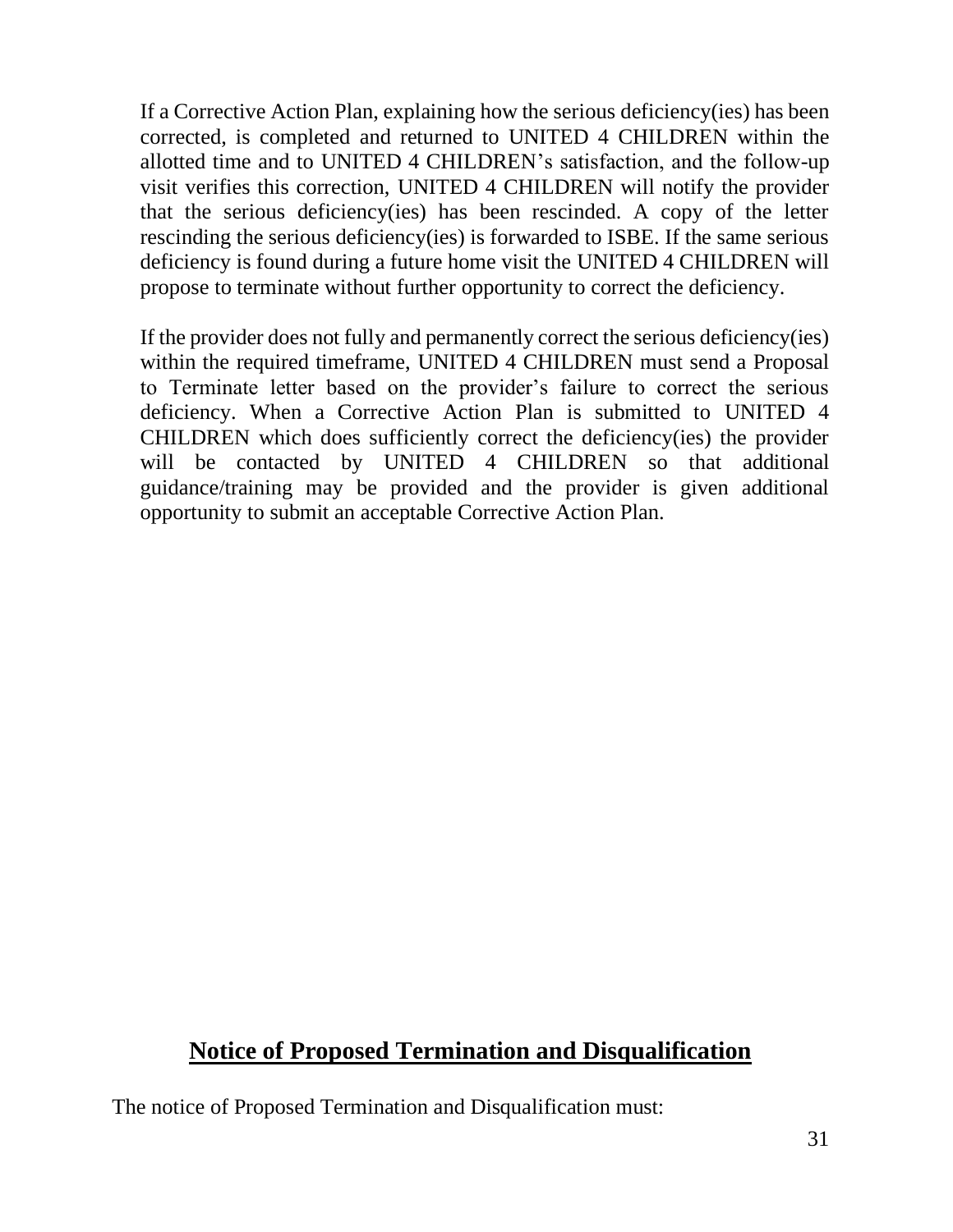- List each serious deficiency and the reason(s) why corrective action, or lack of corrective action, was inadequate
- Propose to terminate the provider for cause
- Propose to disqualify the provider from future CACFP participation
- Identify the effective dates of termination and disqualification (these dates must be after the deadline date for an appeal request)
- Inform the provider that his/her name will be place on the National Disqualified List for 7 years beginning with the date of termination
- State that if the provider voluntarily terminates their agreement after receiving the notice of proposed termination and disqualification the provider will still be place on the National Disqualified List
- Inform the provider that she/he may continue to participate and receive CACFP reimbursement for eligible meals/snacks served until the appeal is concluded
- Inform the provider of their appeal rights
- Send a copy to ISBE
- The Executive Director or a designated serious deficiency specialist is authorized to sign a Serious Deficiency Notice.

This notice must be sent by certified mail (return receipt requested), by facsimile, or by e-mail. If the notice is undeliverable it is considered to be received 5 days after being sent to the addressee's last known mailing address, facsimile number, or e-mail address.

The CACFP sponsor must continue to pay the valid portion of any reimbursable claims until the serious deficiency / deficiencies is corrected or the agreement is terminated, including the period of the appeal. The only exception is in the case of suspension. No payments are made during the time period a provider is under suspension from the CACFP. The sponsor must always deny invalid claims.

# **Placement on the National Disqualified List**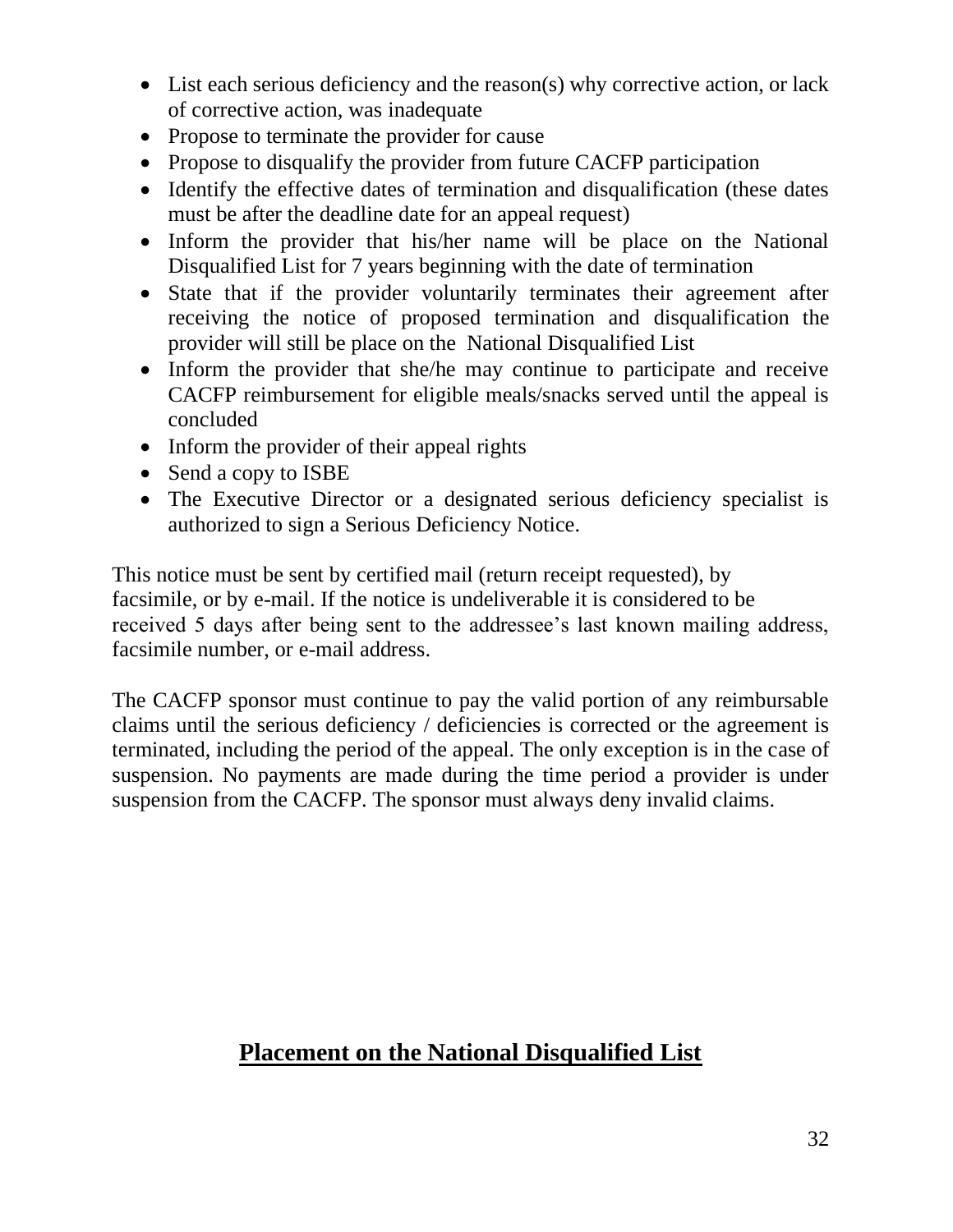Providers terminated and disqualified through the Serious Deficiency and Suspension of Participation processes, will be placed on the National Disqualified List.[7 CFR Part  $226.6(c)(7)(iv)(A)$ ]. While on the list, the provider will not be able to participate in the CACFP as a day care home provider. In addition, the provider will not be able to serve as a principal (hold a management position or be an officer) in any CACFP institution or facility.

The provider will remain on the list until such time as ISBE determines that:

- 1. The conduct that was the basis for the serious deficiencies has been permanently corrected, *or*
- 2. It has been seven (7) years from the date of termination and disqualification, *and*
- 3. The provider has repaid all funds received for which he/she was not eligible. If any debt relating to the serious deficiencies has not been repaid, the provider will remain on the list until the debt has been prepaid.

The state agency and the sponsor will be able to access the database to ensure providers terminated from the program are not approved for participation in the CACFP. Sponsors are prohibited from entering into an agreement with any provider who has been terminated and disqualified and is currently on the National Disqualified List.

# **Household Contacts Policy**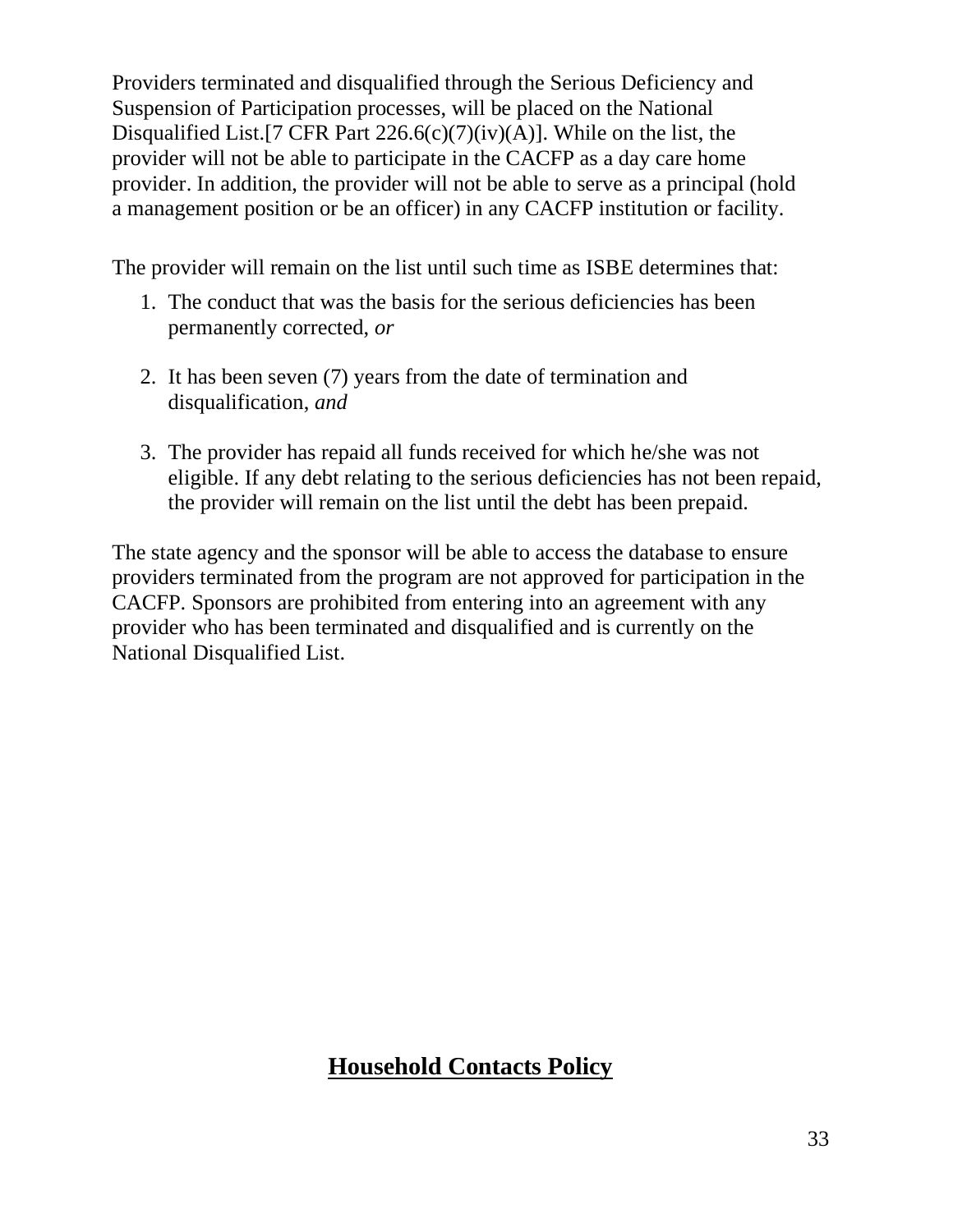To insure the integrity of the CACFP, it is the policy of UNITED 4 CHILDREN, as required by the Illinois State Board of Education and the USDA, to verify children's attendance pattern and usual meal service participation in a child care home. We do this by telephone or written contact with the parents.

CACFP sponsors are required to conduct household contacts. Some are done randomly and some are done because of particular claiming patterns. The list below outlines some of the reasons why a provider may be selected for household contacts.

- Home visit discrepancies Example: A provider who claims 6 children all month and has only 2 or 3 present at the time of the last few home visits. All visit reports are compared to the monthly claims.
- Claiming national holidays Parents of providers claiming at full capacity on national holidays may be contacted. While we understand that some parents have jobs which require them to work on holidays it is unlikely that all parents will be working on all or most holidays.
- Multiple shifts claiming at or near capacity on 2 shifts each day may indicate that the provider is operating over capacity at some points though out the day. UNITED 4 CHILDREN is required to report instances of over capacity to DCFS.

(The above claiming patterns may also result in more frequent unannounced visits.)

# **Transfer/Move Policy**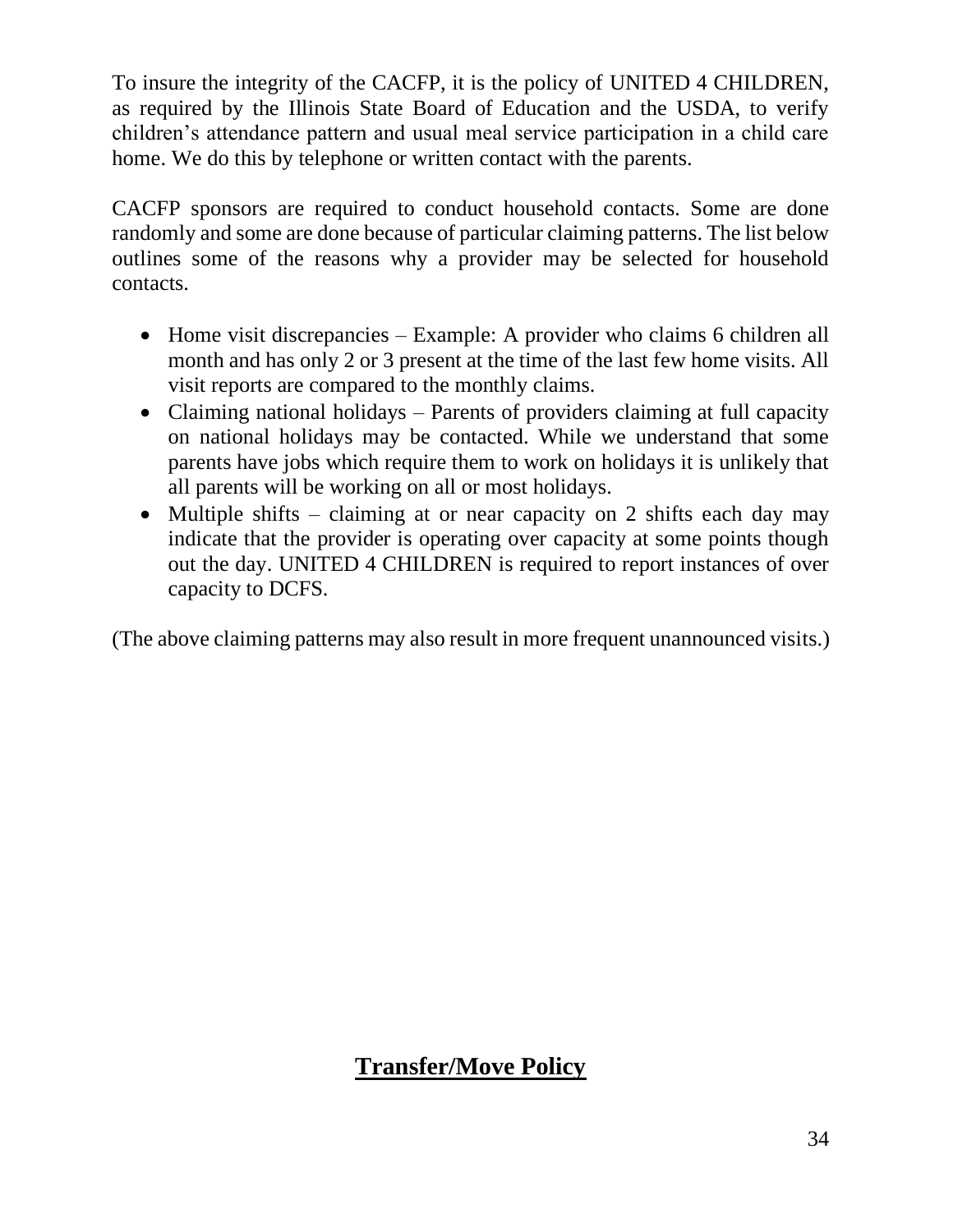The USDA does not allow providers to transfer to another sponsorship during the fiscal year (October1-September 30) per Permanent Agreement on the rights and responsibilities of the provider #23. However, if a day care home provider chooses to move from one sponsoring organization to another at the end of the fiscal year, they must follow certain procedures.

The following procedures must occur in order for a day care home to move to another sponsorship at the end of the fiscal year.

- 1. A day care home provider must notify their sponsoring organization in writing requesting to change sponsorship prior to September 10. This day never alters. If September  $10<sup>th</sup>$  is on a Saturday or Sunday, then the first working day prior to the  $10<sup>th</sup>$  will be the last day a provider can notify the sponsoring organization about leaving their program.
- 2. The new sponsoring organization must conduct a pre-approval visit and submit the Site Information Sheet by the cutoff day of October 1.

If a provider leaves their sponsoring organization during the fiscal year, then at a later date wisher to again participate in the Child and Adult Care Food Program, that provider must return to their original sponsor or wait until the beginning of the next fiscal year.

#### **Administrative Review (Appeal) Process**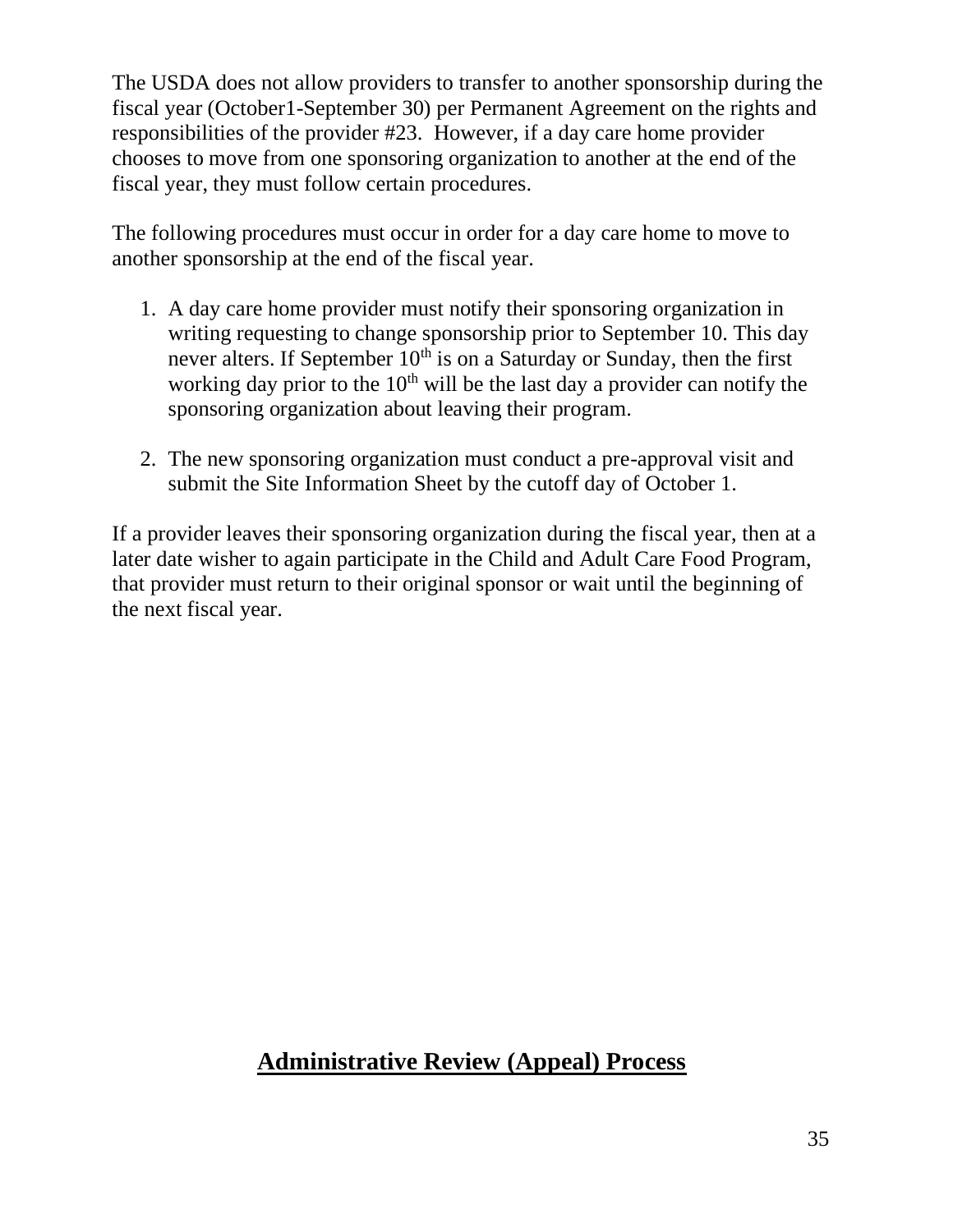The state agency requires each sponsoring organization establish an Administrative Review (Appeal) process in which the Administrative Review (Appeal) Official is an impartial and independent person not involved in the decision to terminate the provider's participation.

# **Actions Subject to Administrative Reviews (Appeals)**

The following appeal procedures established in accordance with 7 CFR Parts 226.6, 226.16, and 226.18 of the Child and Adult Care Food Program regulations, as amended by Public Law 106-224, shall be implemented and will be offered by the sponsor to any provider when the sponsor (1) proposes to terminate its program agreement for cause or (2) suspends their participation.

#### **Actions** *NOT* **Subject to Administrative Reviews (Appeals)**

Neither the state agency nor the sponsor is required to offer an Administrative Review (Appeal) for reasons other than those listed above.

#### **Providing the Administrative Review (Appeal) Procedure to Providers**

The sponsor will provide a copy of the Administrative Review (Appeal) procedures to each provider:

- Annually
- When the sponsor takes any action subject to an Administrative Review (Appeal) as detailed above
- Any time upon request

All family day care home providers given a Notice of Intent to Terminate for Cause has the right to appeal (request an Administrative Review). An appeal is a process by which an impartial Administrative Review (Appeal) Official reviews information provided by the sponsoring organization and the family day care home provider to determine if procedures were followed and within the federal and state laws, regulations, and policies and procedures governing the Child and Adult Care Food Program (CACFP). See Attachment 1116 for the appeal procedure.

# **Purpose**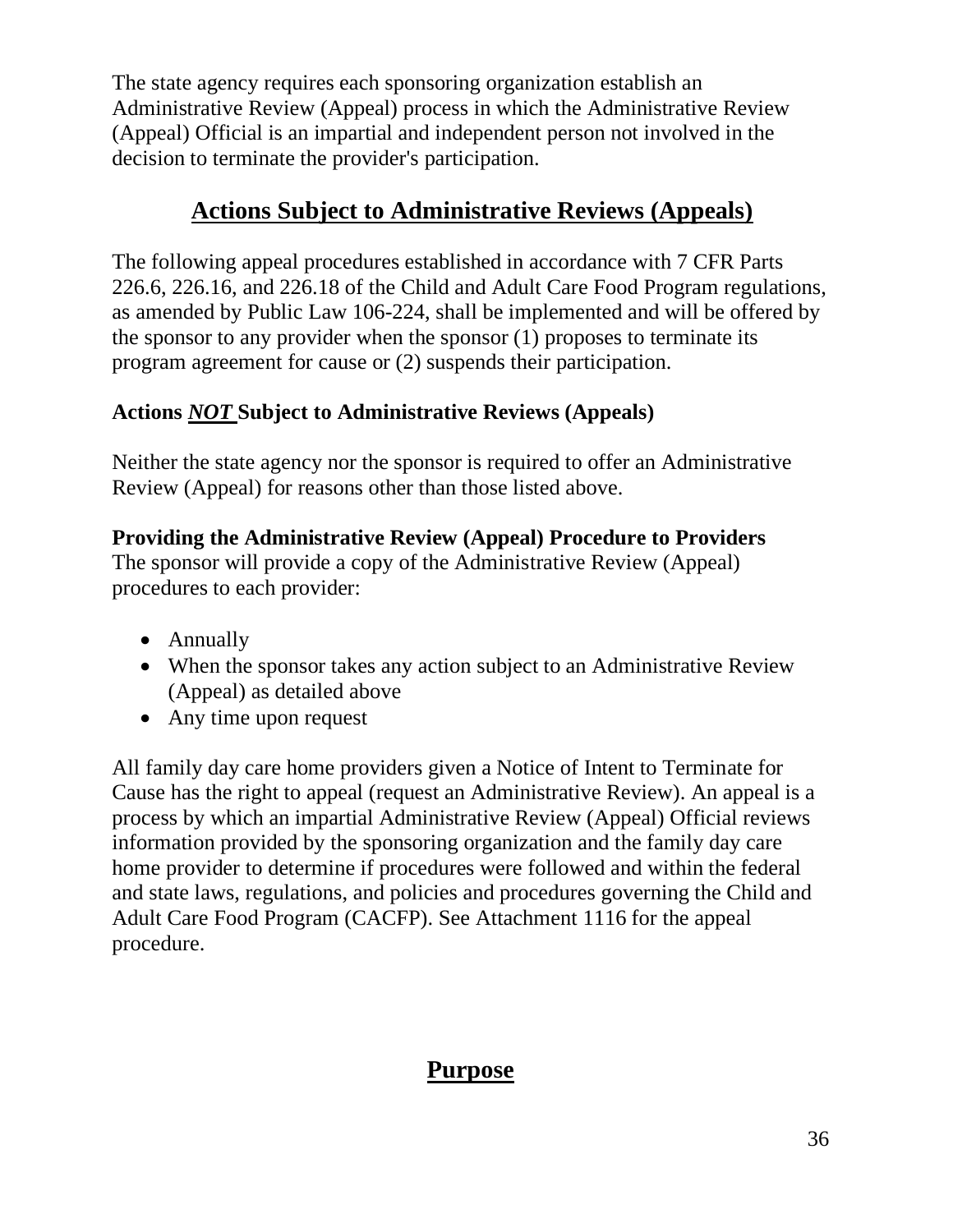The appeal procedure allows day care home providers participating in the CACFP an avenue of appeal. A provider may appeal (request an Administrative Review) when the family day care home sponsoring organization (SO):

- 1. Proposes termination of the provider's program participation.
- 2. Suspends the provider's agreement for program participation.

#### **Procedures**

Notification, request, and procedure for hearing:

- 1. Whenever the SO takes action that will affect the participation of a provider in the CACFP, the SO will inform the provider in writing of the action and the grounds upon which its decision is based. The SO will advise the provider of their right to appeal.
- 2. Upon receipt of the letter of proposed termination, the provider must submit to the SO a written request for appeal postmarked no later than seven (7) calendar days from the date the Notice of Proposed Termination was received by the provider. The original appeal request must be sent to the SO via certified mail. The address should appear as follows:

**United 4 Children Attention: Charlotte Barthelemy 1310 Papin Street, Suite 100B Saint Louis, MO 63103**

The SO will make a copy and forward the original copy of the appeal request to the Administrative Review Official (ARO) via certified mail. The ARO will acknowledge receipt of the request for appeal to both the provider and the SO within ten (10) calendar days. This notice must be in writing.

3. **The provider may refute the charges by showing that the information the sponsor has is incorrect. The provider will supply written documentation to the ARO to review**. In order for the provider's request for an appeal to be considered, written documentation must be filed with the ARO within ten (10) calendar days of the request for appeal. The SO will forward the information to the ARO not later than five (5) calendar days after the additional written documentation is filed with the SO. The ARO will review only the written documentation/record unless there are extenuating circumstances, as defined by the ARO. If the ARO determines an in-person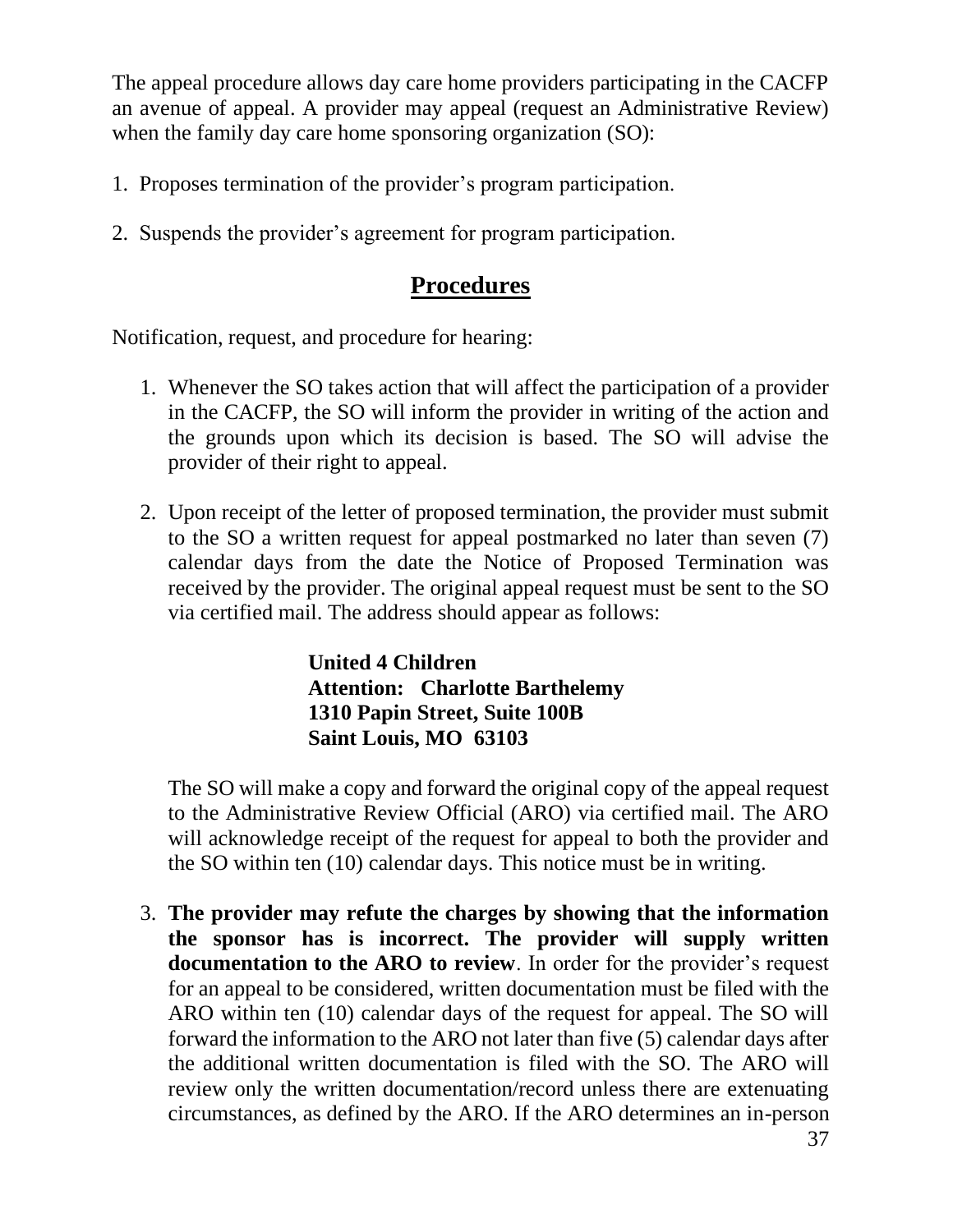hearing is warranted, he/she will notify both parties. The ARO will set the time and place for the review of the provider records and SO records, if there is an in-person hearing. **In most cases, there is no in-person hearing. The ARO reviews all the documents and makes a decision.** 

- 4. In the case of an in-person hearing, failure of the provider to appear at a scheduled hearing will forfeit the provider's right to appeal.
- 5. The provider may represent himself/herself, may be represented by another person, or may retain legal counsel.
- 6. Any information on which the sponsor's action was based will be available to the provider for review. The ARO will make copies of this information available to the provider, if necessary.
- 7. The ARO will make a decision based solely on information provided by the SO, the provider, and on program regulations, federal and state laws, and procedures governing the CACFP.
- 8. The provider, the SO's executive director, and the Illinois State Board of Education must be notified in writing of the ARO's final decision within thirty (30) days from the date of receipt of the request for appeal.
- 9. The provider may continue to operate during an appeal of proposed termination unless there is evidence of eminent threat or danger to the health or welfare of the children. See: Appeal Procedure – Notice of Suspension.
- 10. Providers continuing to operate while appealing the proposed termination will be reimbursed for any eligible meals served during the period of the appeal.
- 11. During the period of the review by the ARO, the SO will not take action to collect or offset any overpayment noted in the termination letter.
- 12. The decision by the ARO is the final administrative decision. There is no further opportunity to appeal to the Illinois State Board of Education.
- 13. If the provider loses the appeal, the termination date of the agreement is the date of the hearing official's decision.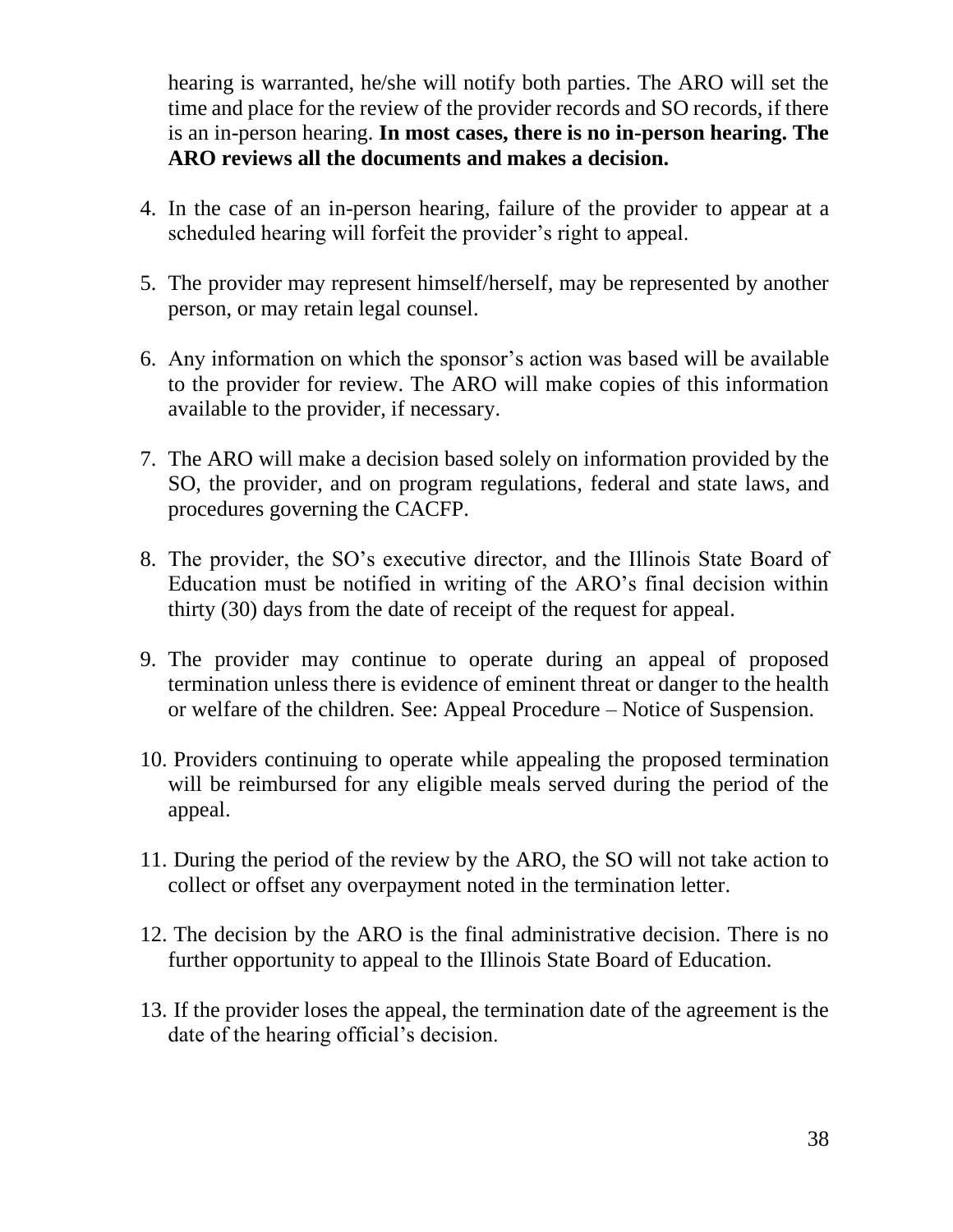14. The provider will be placed on the National Disqualified List for a period of seven (7) years, unless the provider owes money. In this case, the provider will remain on the list indefinitely or until CACFP funds have been repaid.

# **Appeal Procedure—Notice of Suspension**

Whenever a family day care home sponsoring organization suspends the participation of a provider for imminent threat to the safety or health of children, the provider must be notified both verbally and in writing that its participation has